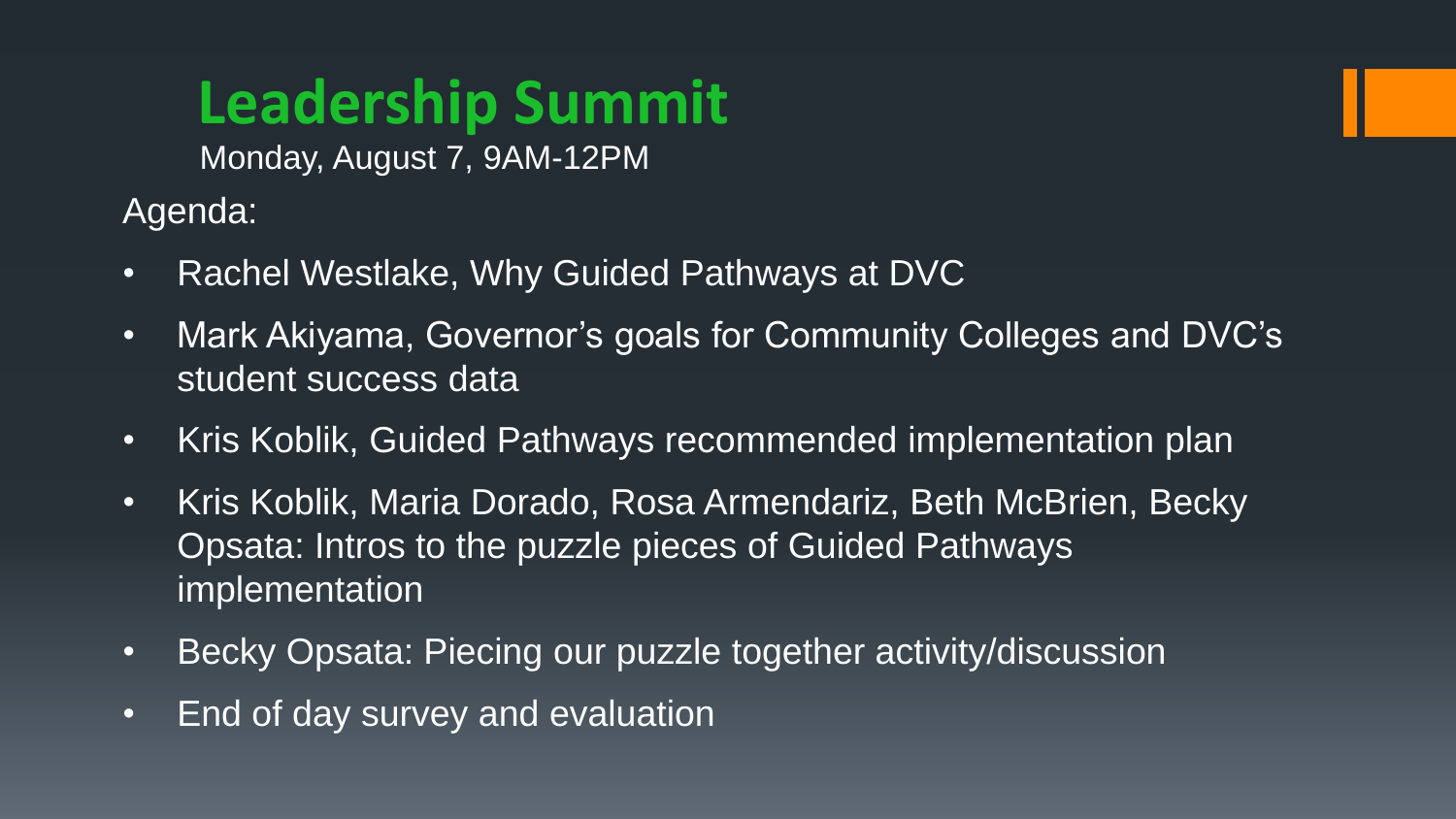#### **Why Guided Pathways at DVC?**

California Ed Code Article 2 – "A primary mission of the CCC's is to **advance California's economic growth and global competitiveness** through education, training, and services that contribute to continuous workforce improvement."

California Community Colleges

California's residents need post-secondary education, whether a certificate, an associates, or beyond, to prepare for careers that can **open opportunities for economic and social mobility**.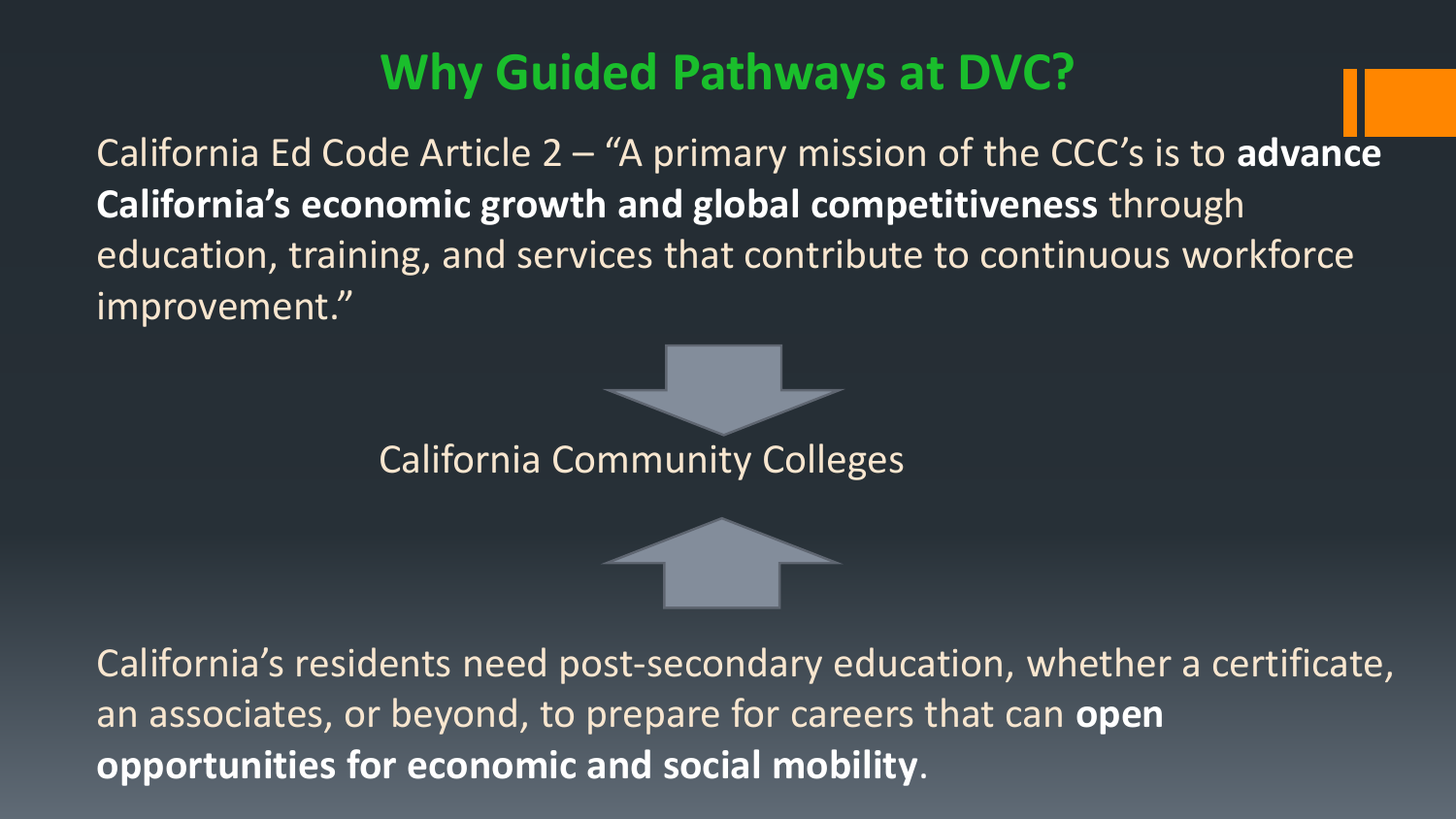#### **Why Guided Pathways at DVC?**

Research shows that we are all are more likely to **complete** our education, and **complete on time**, if we **identify a career goal** early on, have a **clear outline of the courses required**, and receive **consistent guidance and support** along the way.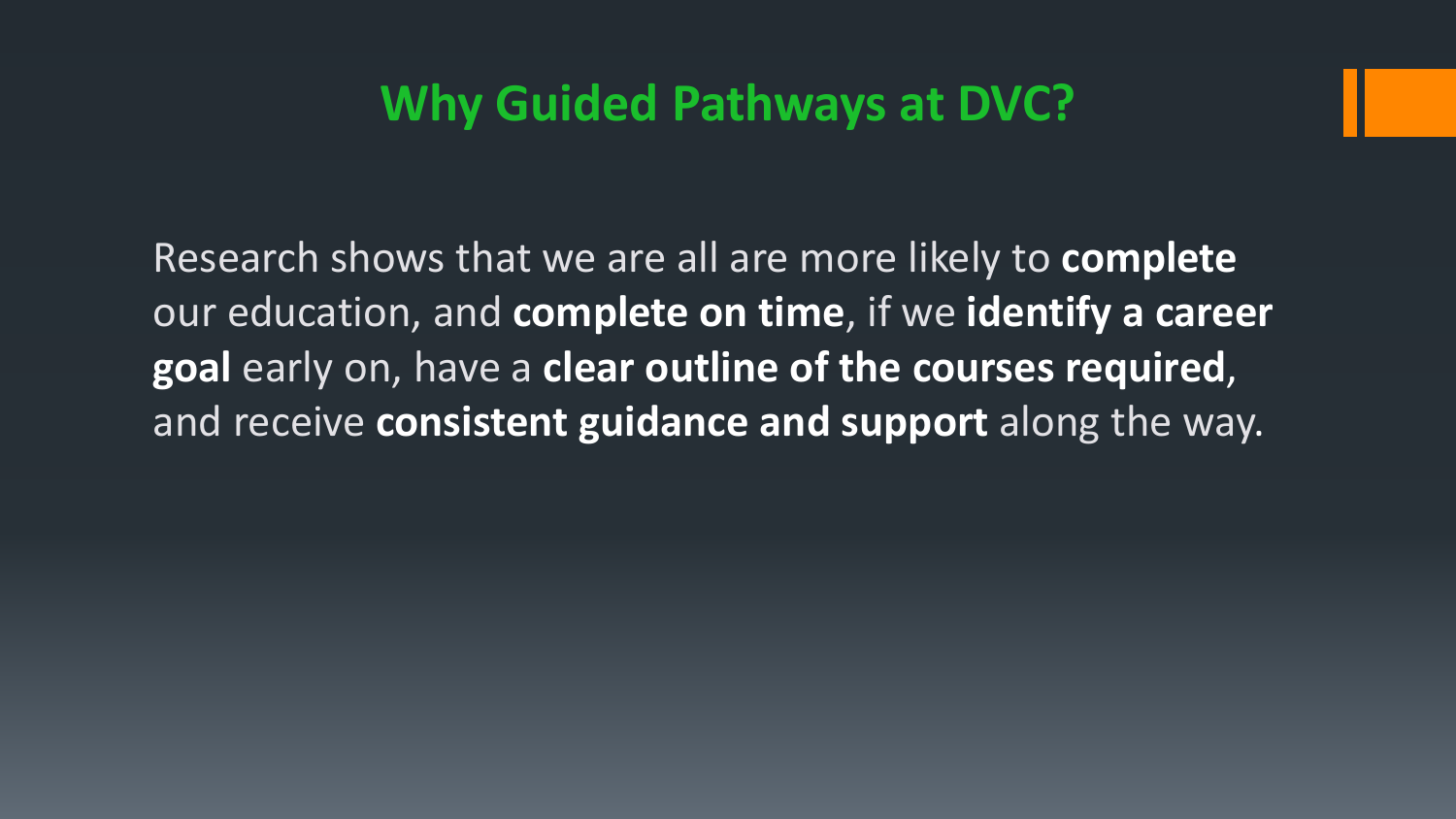#### **Why Guided Pathways at DVC?**

Research shows that we are all more likely to **complete our education**, and **complete on time** if we **identify a career goal** early on, have a **clear outline of the courses required**, and receive **consistent guidance and support** along the way.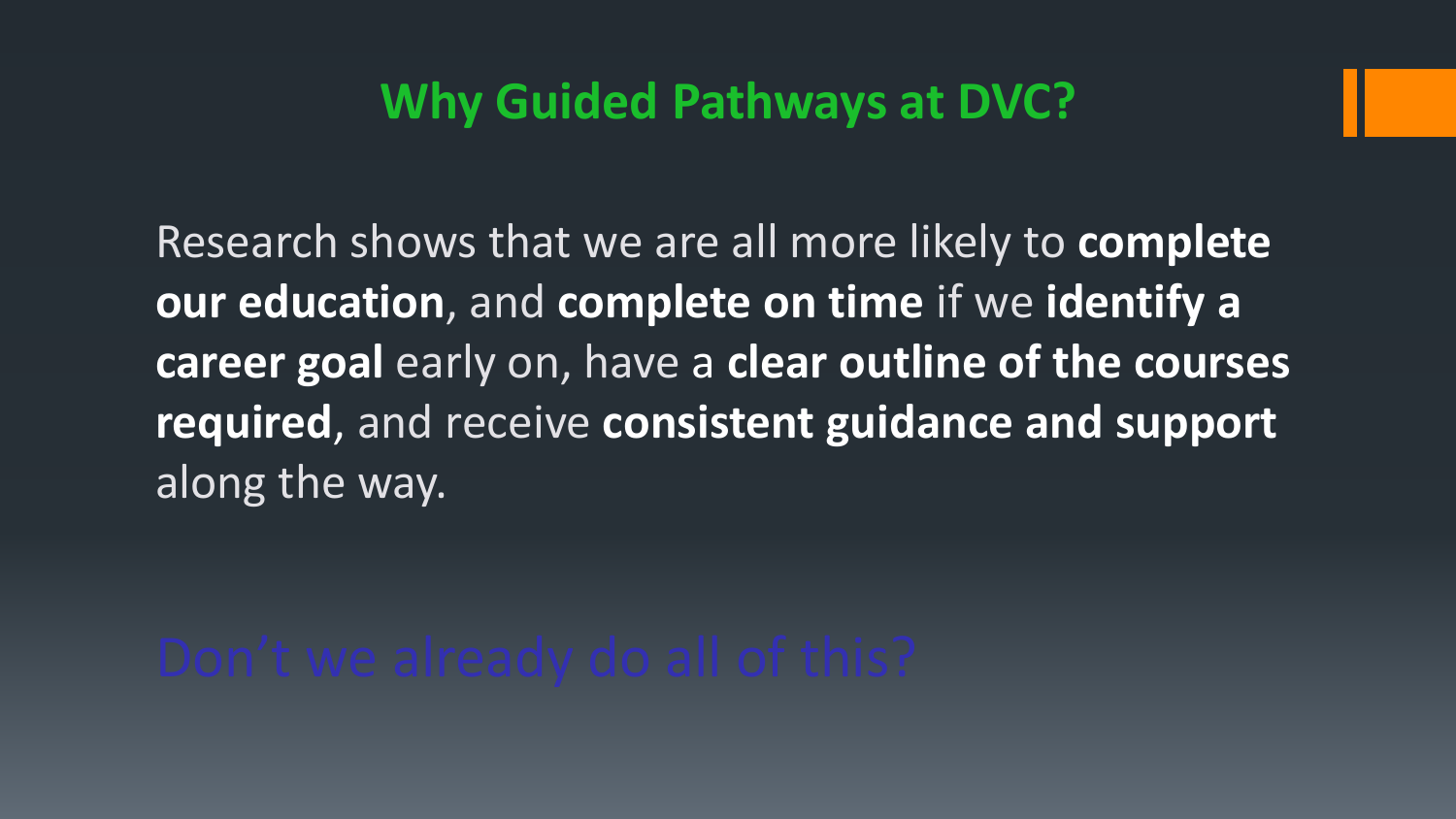#### **Why Guided Pathways Now – on top of everything else?**

Professional Development Student Educational Plans Student Learning Outcomes Strong Workforce Initiatives Associate Degrees for Transfer Accelerated Curriculum Orientation Contextualized Basic Skills Disabled Students Services Adult Ed Multiple Measures Transfer Agreements Extended Opportunity Programs and Services Learning Communities Work-based Learning Articulation Agreements Career Pathways Trust California Assessment Initiative First Year Experience Student Equity Career Technical Education Career Development/College Prep CALWorks Career Exploration Classes Distance Learning New Programs Advising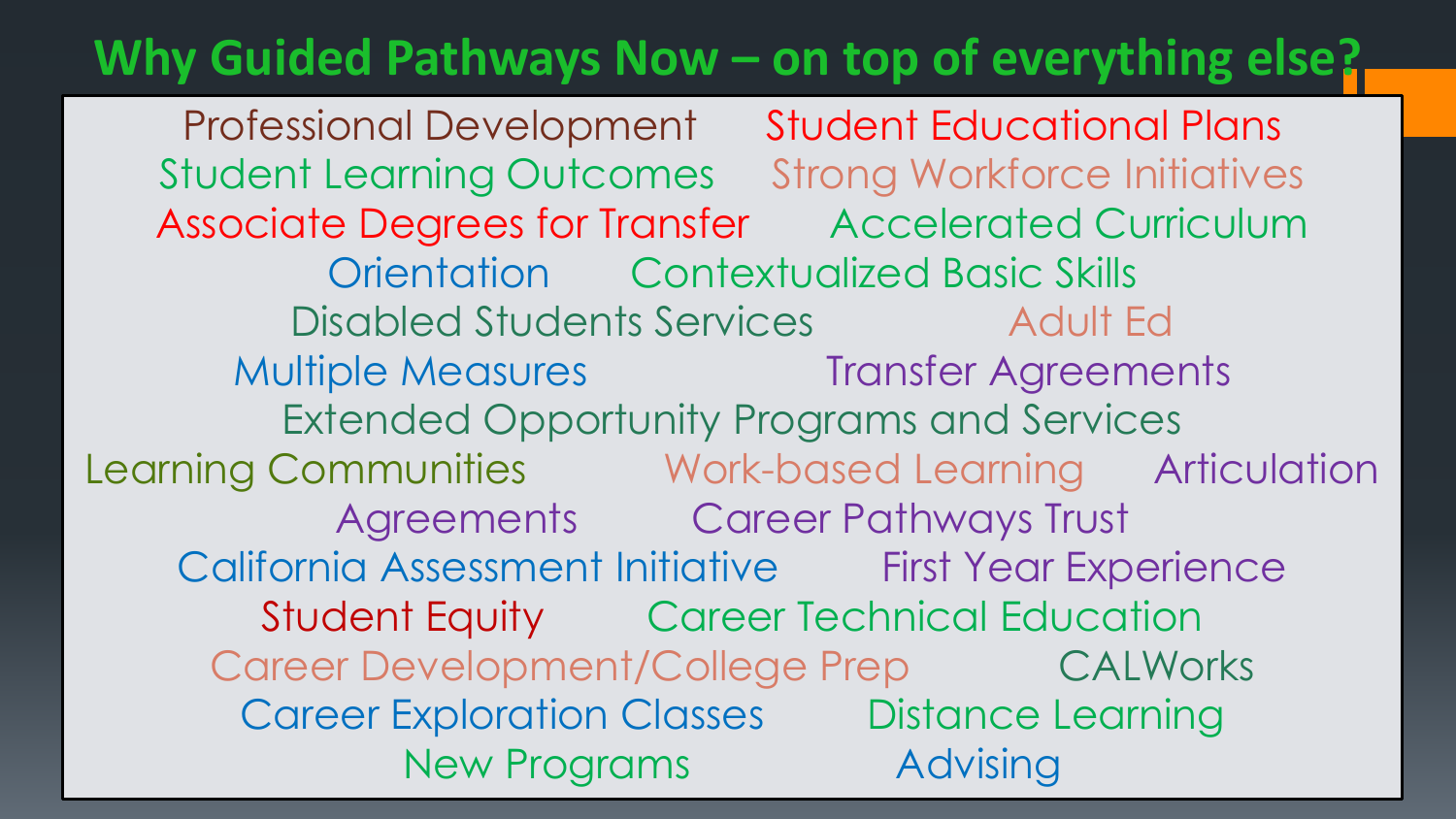#### **Why Guided Pathways Now – on top of everything else?**

In order to help more students to **identify a career goal** early on, have a **clear outline of the courses required**, and receive **consistent guidance and support** along the way, we need to **structure our college** to more effectively support students through their DVC journey.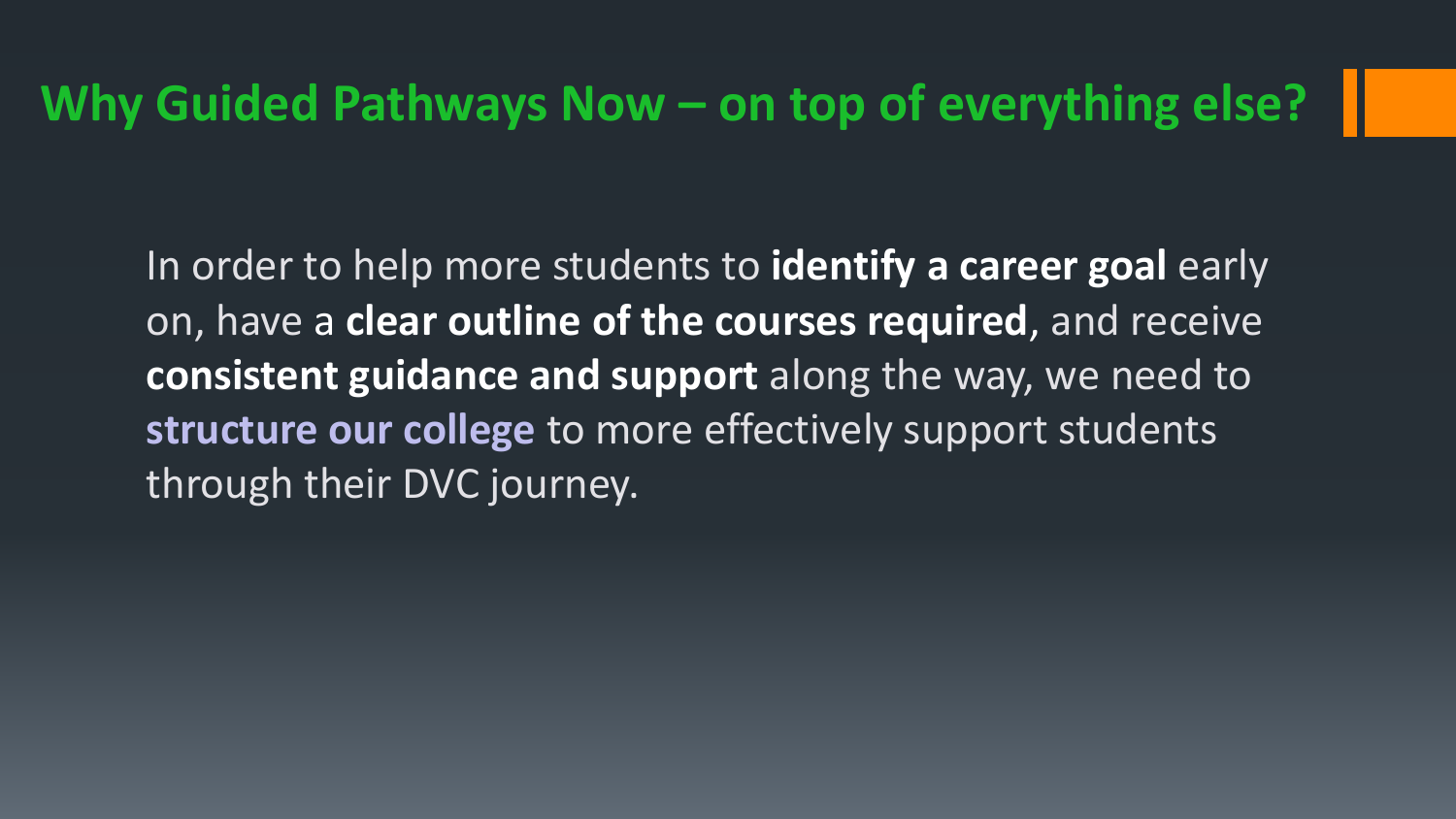**What's Different About Guided Pathways?** 

#### **Guided Pathways represents a comprehensive approach to improving student completion**

- Focuses on **institutional transformation**
- •Is an **evidence-based approach** that comprehensively addresses the conditions needed for students to thrive and complete their goals, **bringing together effective practices** into a more coherent whole
- Provides an **overarching framework** to integrate diverse initiatives and reforms underway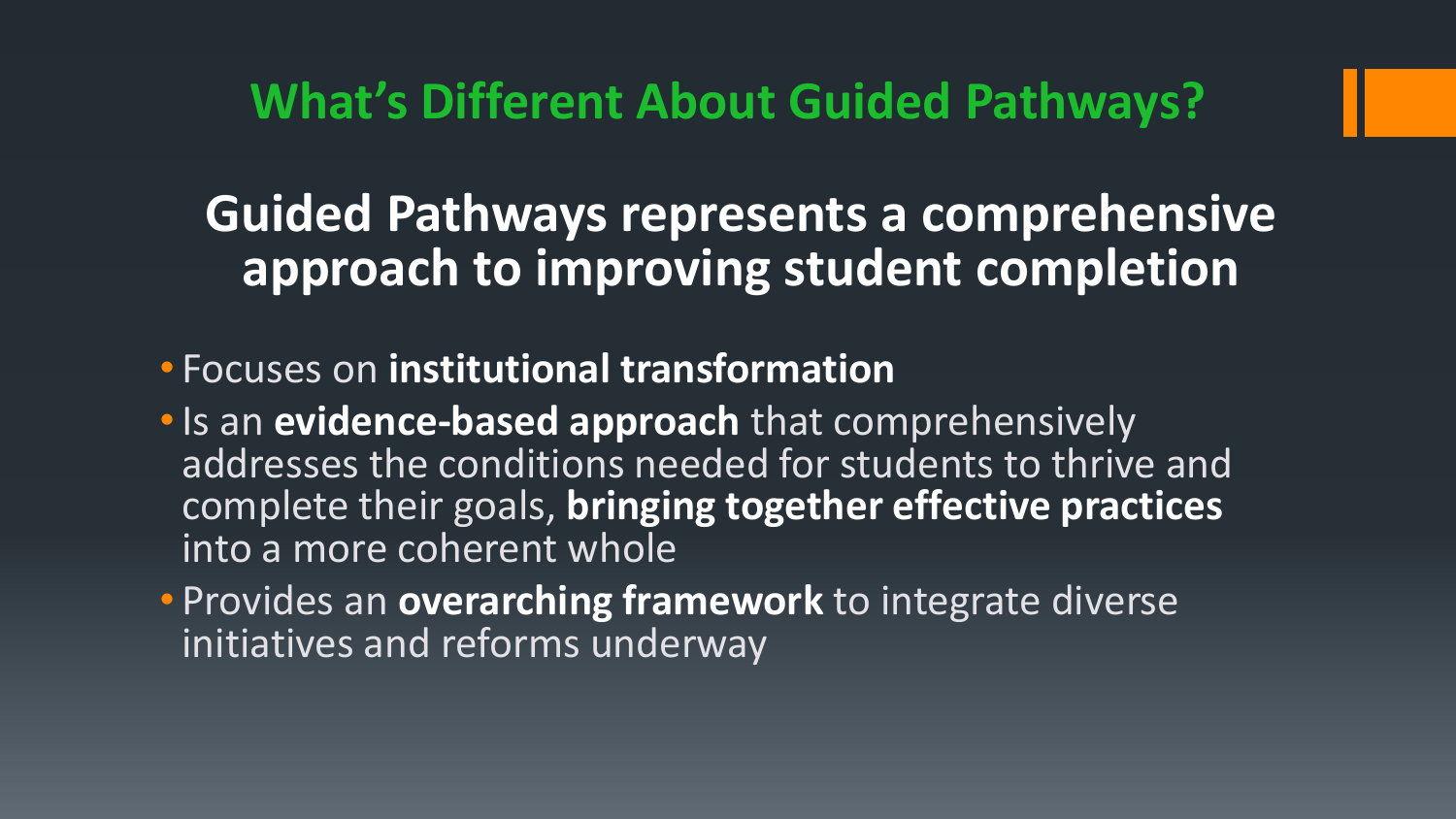#### **What's Different About Guided Pathways?**

#### **Guided Pathways represents a comprehensive approach to improving student completion**

- Emphasizes interventions that **work at scale**
- Creates **clear-intentioned, well-sequenced** curriculum and program design
- Keeps **students at the center** of the (re)design process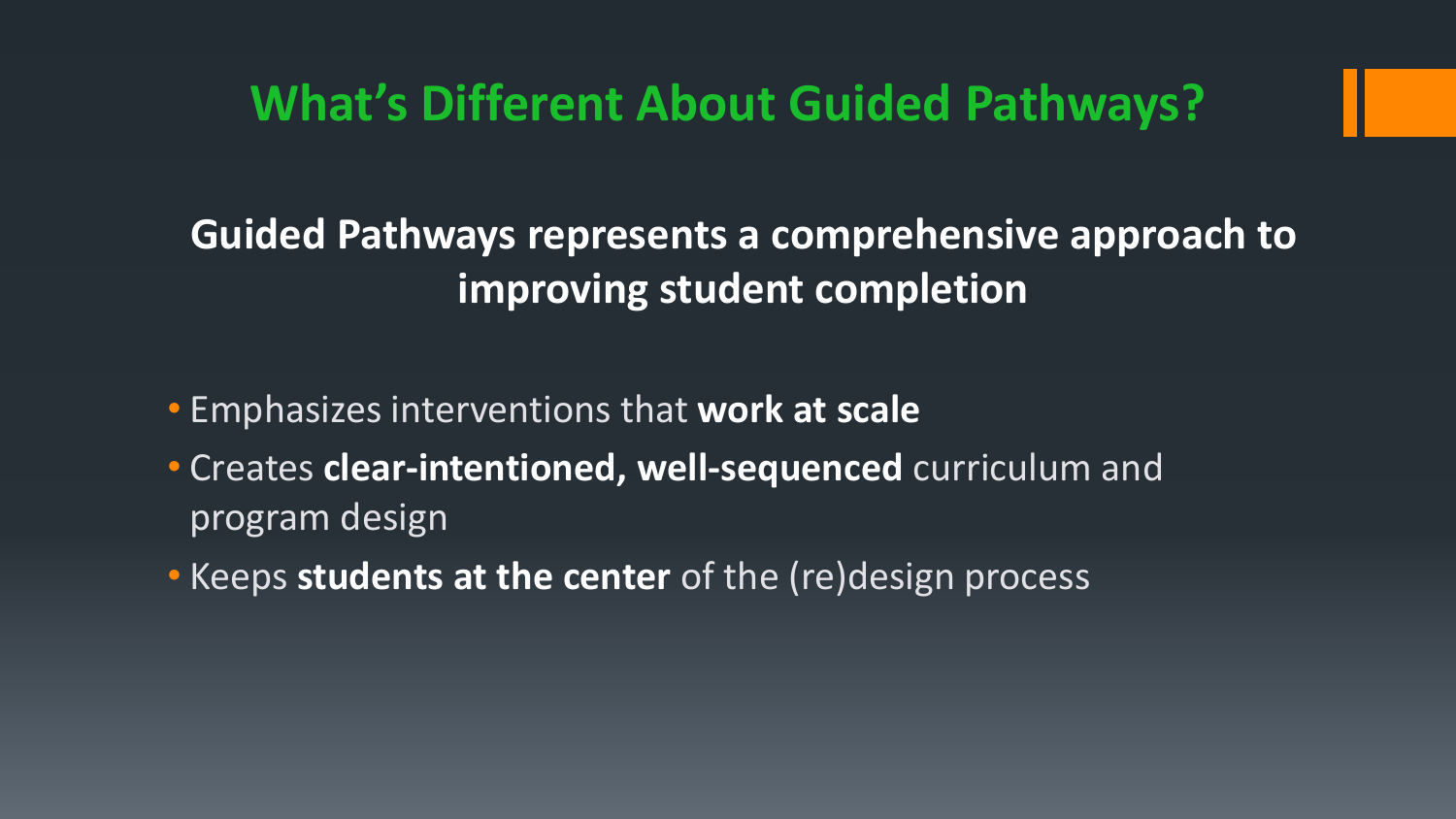#### **Four Pillars of Guided Pathways**



Create clear curricular pathways to employment and further education.



Help students identify their own goals and enter their pathway.



Help students stay on the path that will lead them to their goals.



Ensure that learning is happening with intentional outcomes.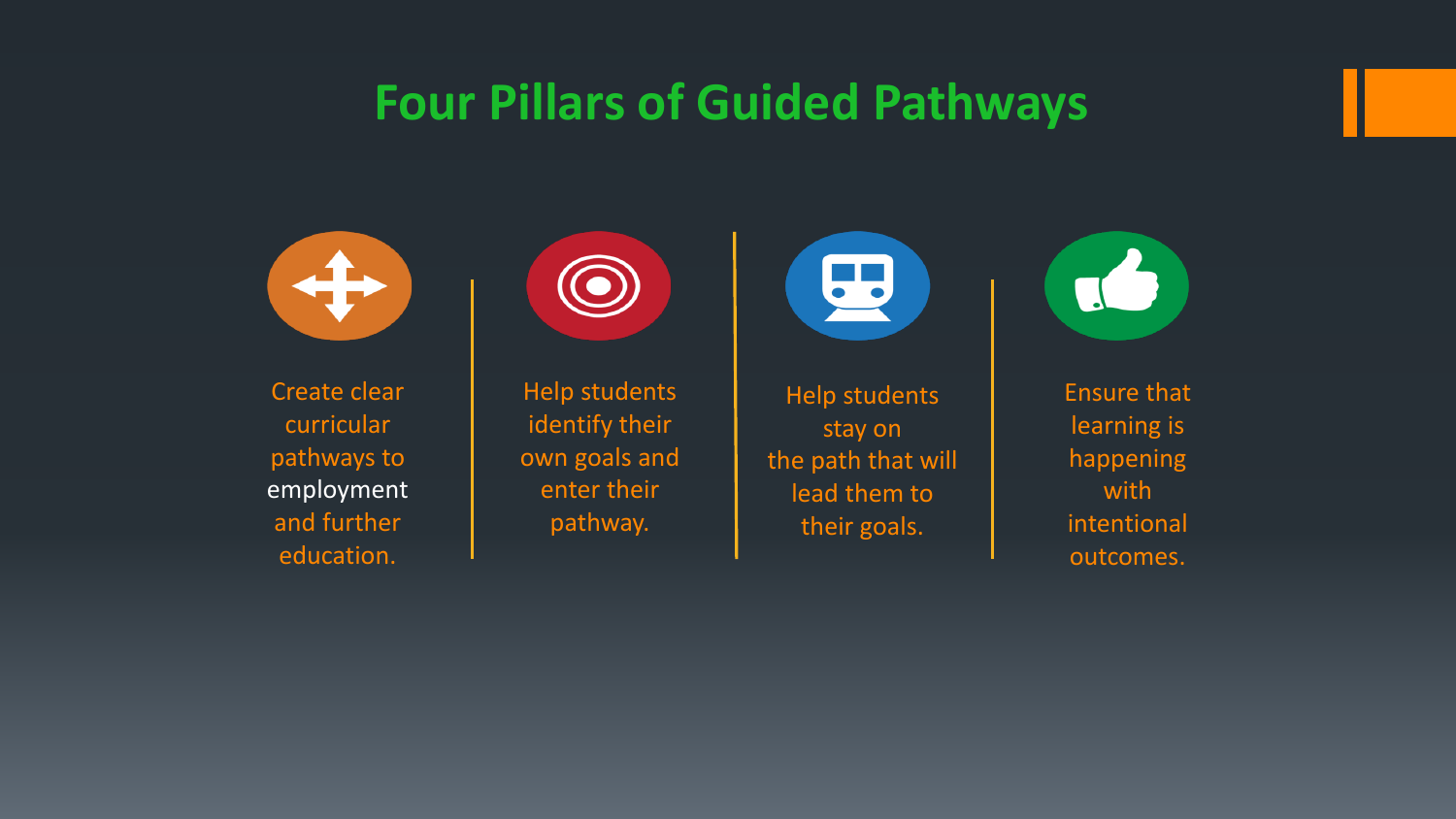#### **Guided Pathways Focuses Efforts Throughout the College and Leverages the Great Work Already Being Done**



#### **Student Success**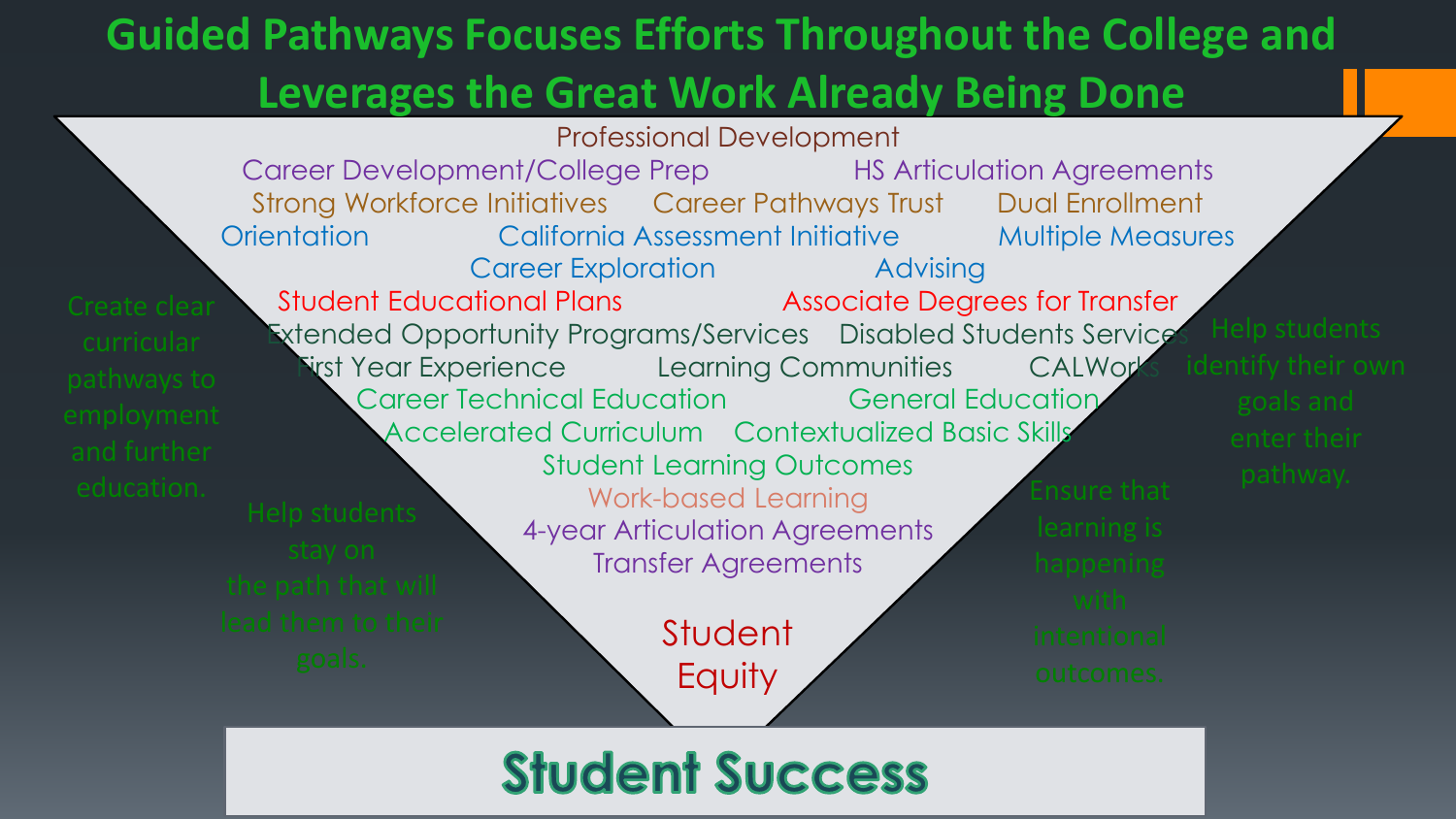# **DVC Student Success Data**

#### **Focus on Student Success**

California Community College System-wide 2022 Goals

- **Increase degrees, certificates, skill builder for jobs**
- **Increase transfers**
- **Increase Career Technical employment**
- **Reduce excess credit/units**
- **Reduce, eventually eliminate achievement gap**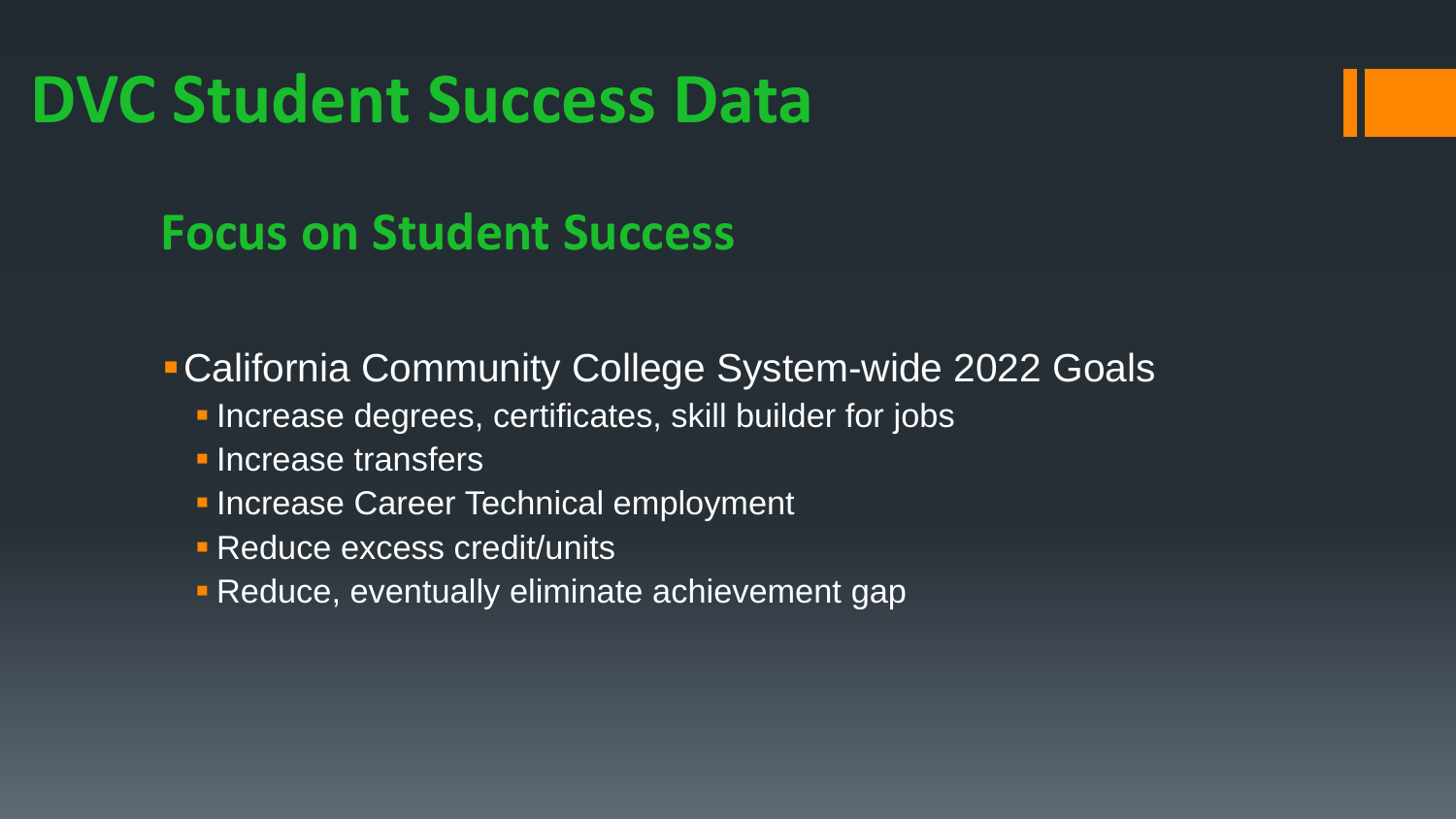#### **Successful Course Completion (Fall term)**

#### Five Year Trend

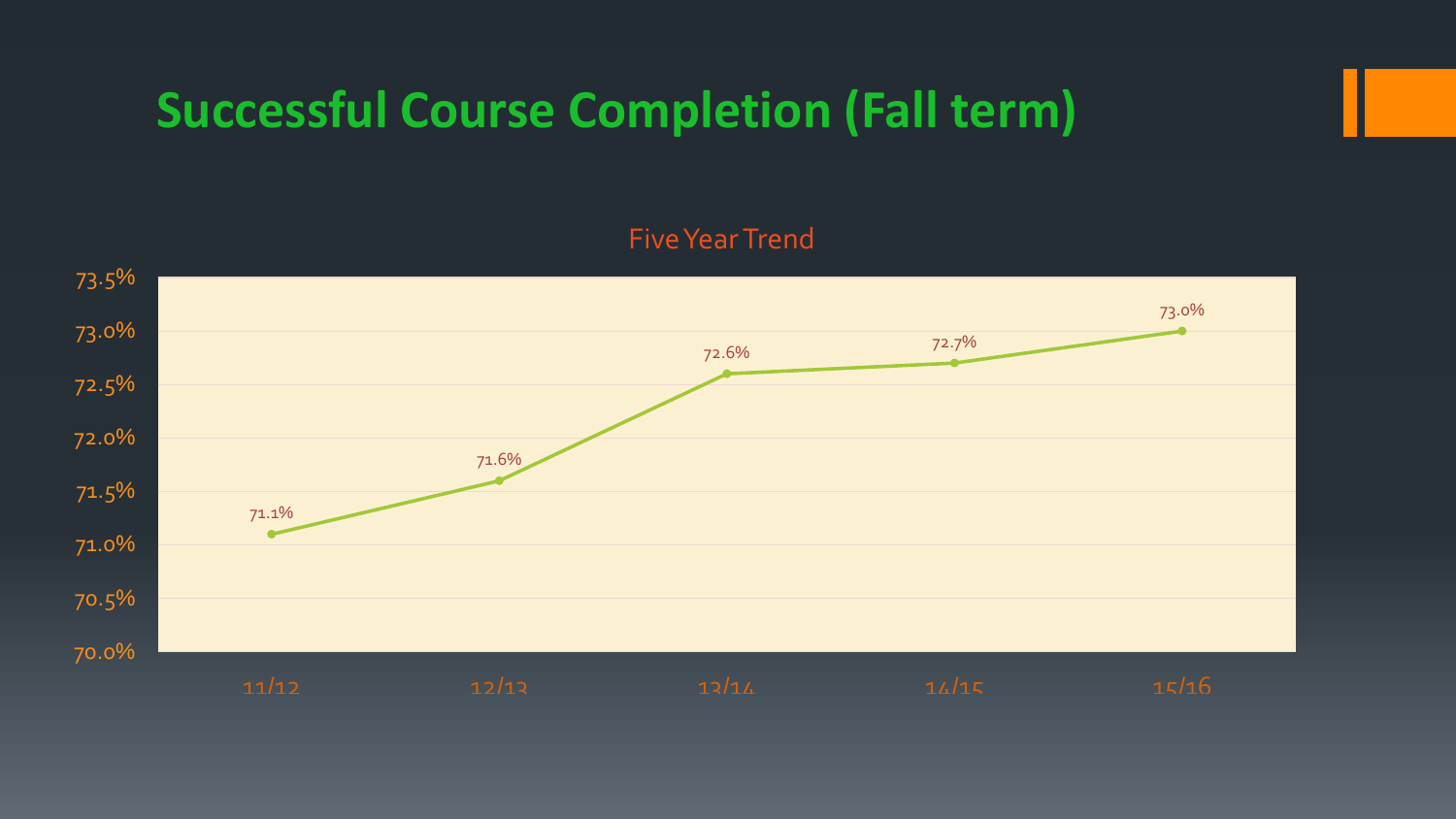#### **Completion of Degrees**

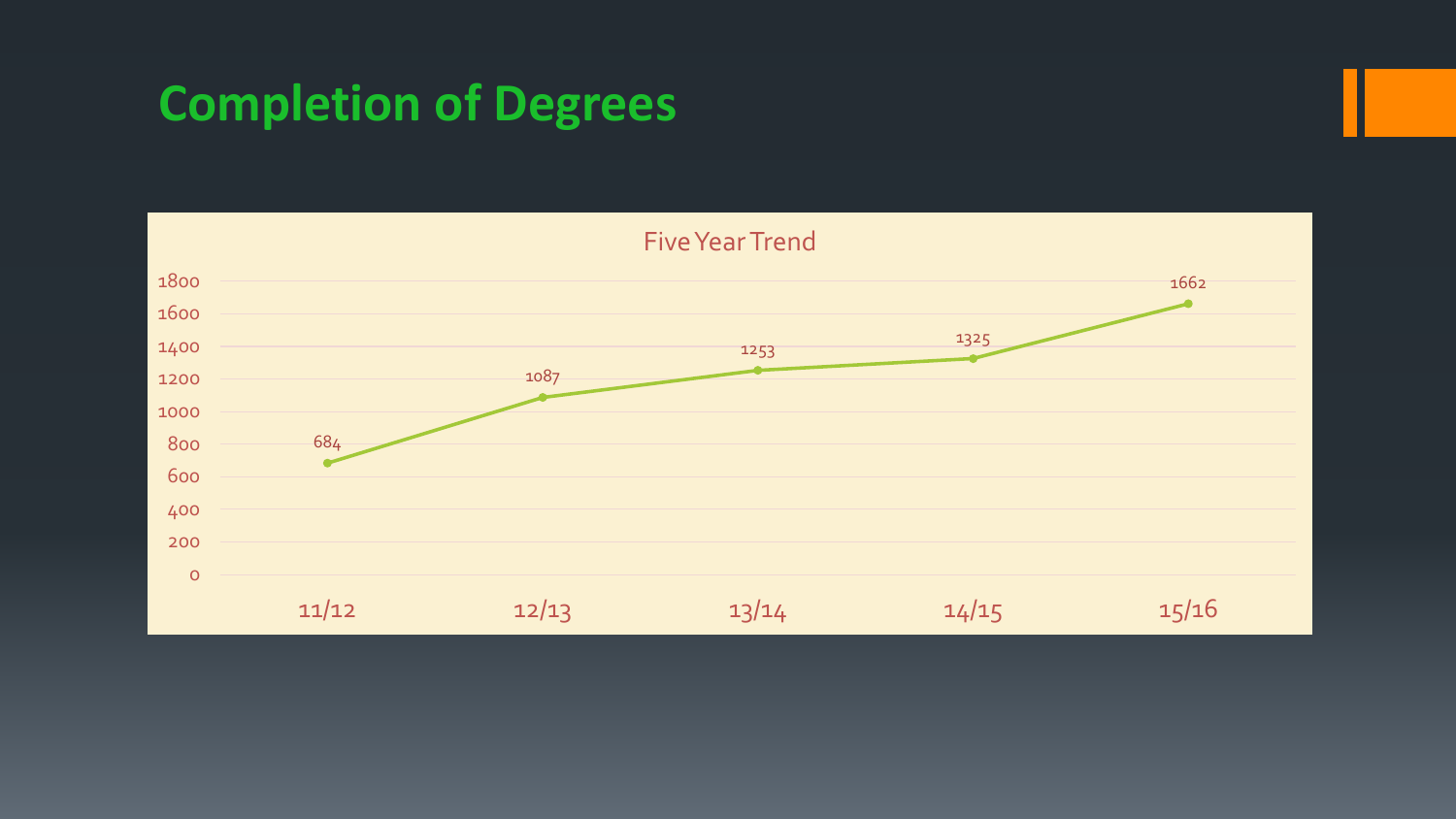#### **Completion of Certificates**

#### Five Year Trend

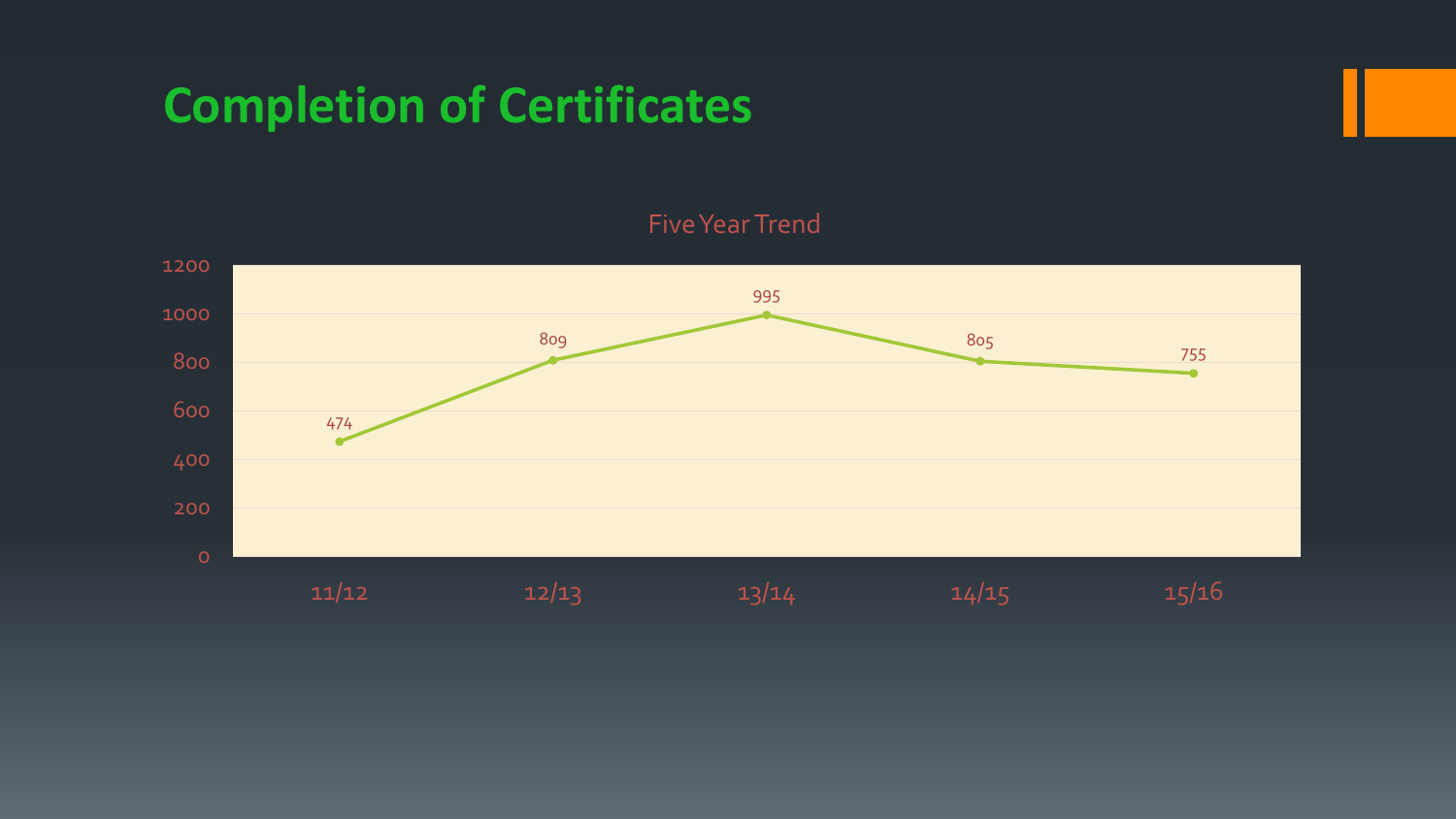#### **Career Technical Student Employment**

#### CTE Five Year Trend

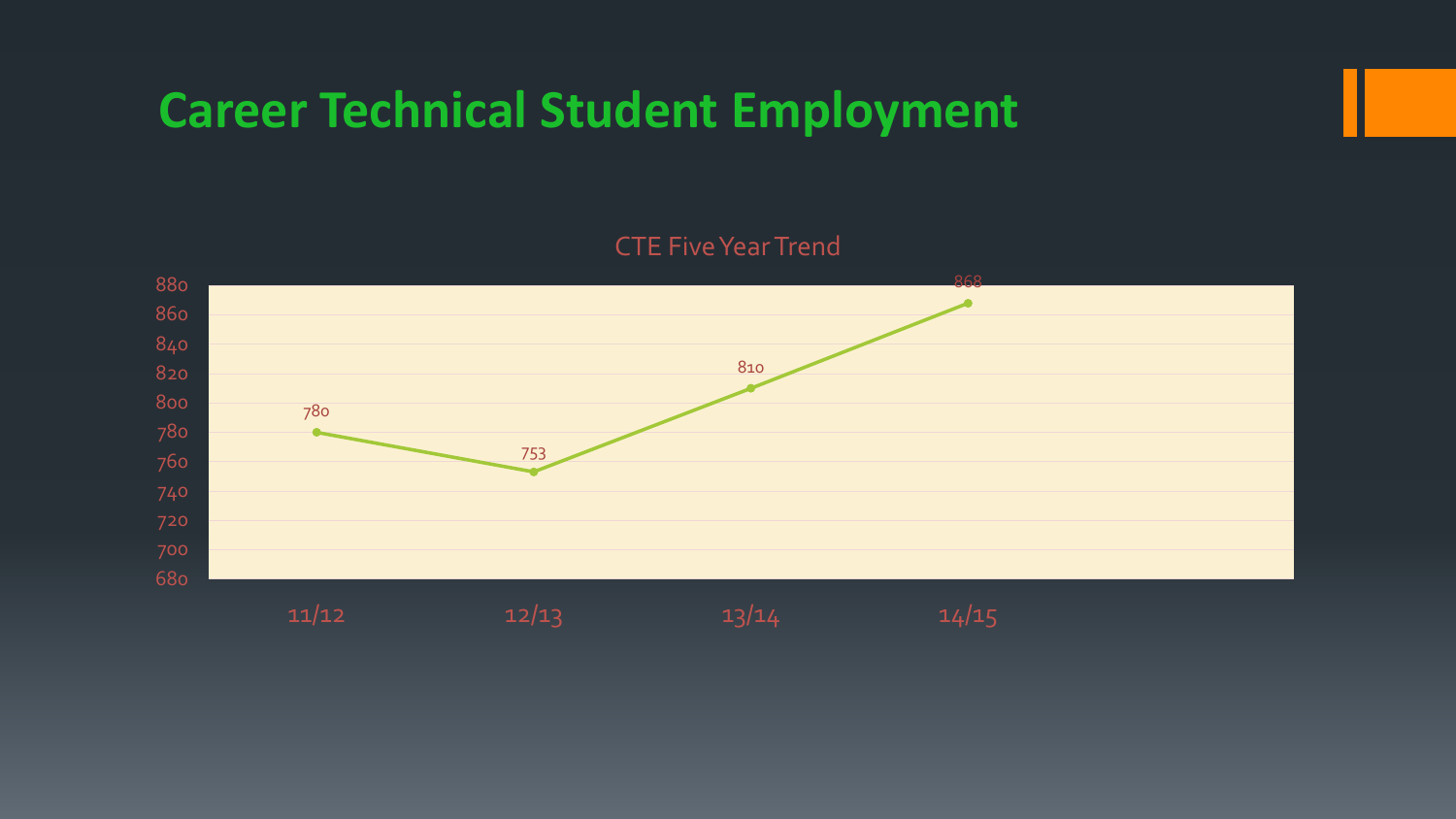#### **Transfers to 4-Year Institutions**

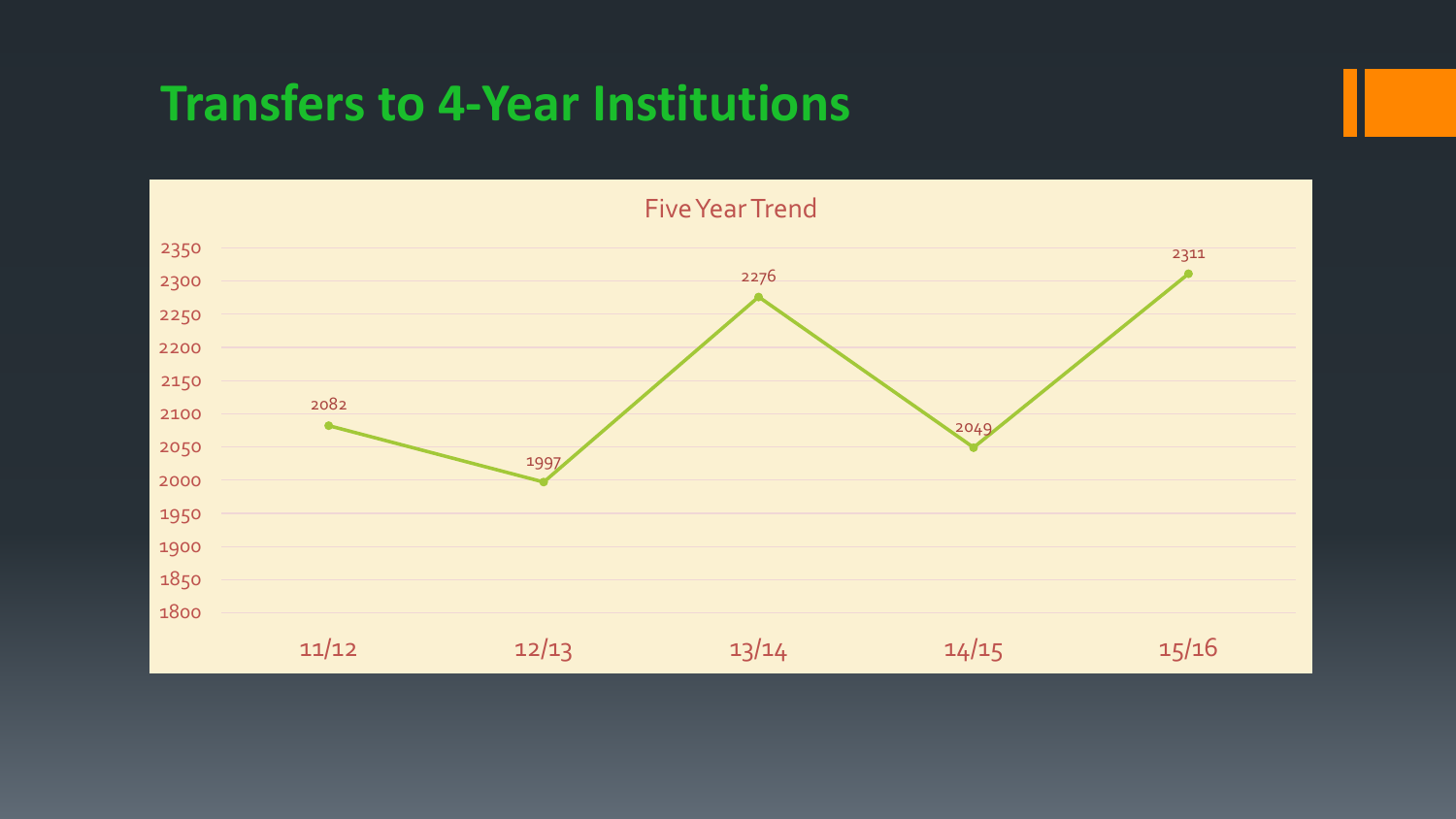#### **Ethnicity: Completion of degrees, certificates and transfer**

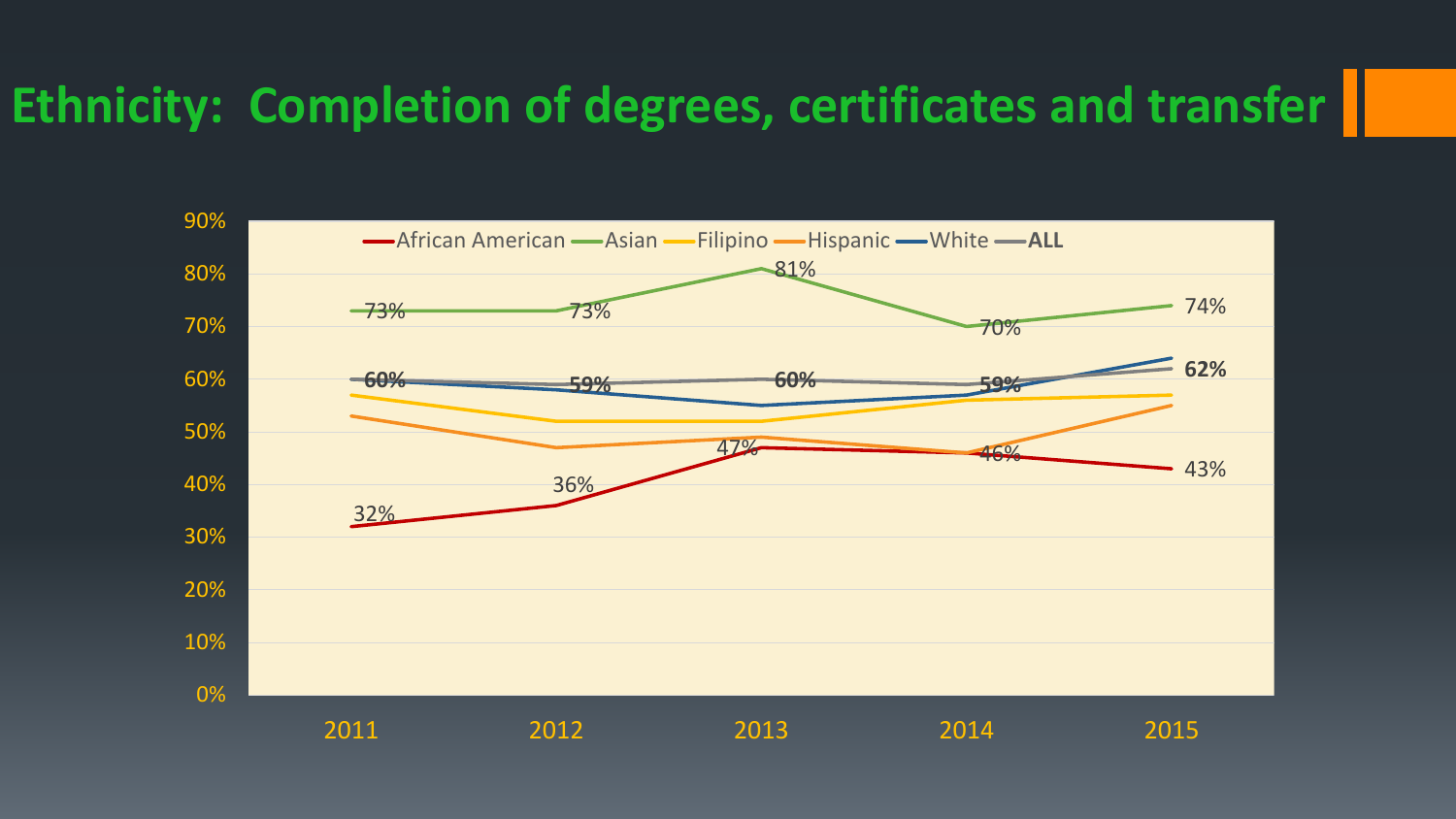#### **Ethnicity: Completion of degrees, certificates and transfer**

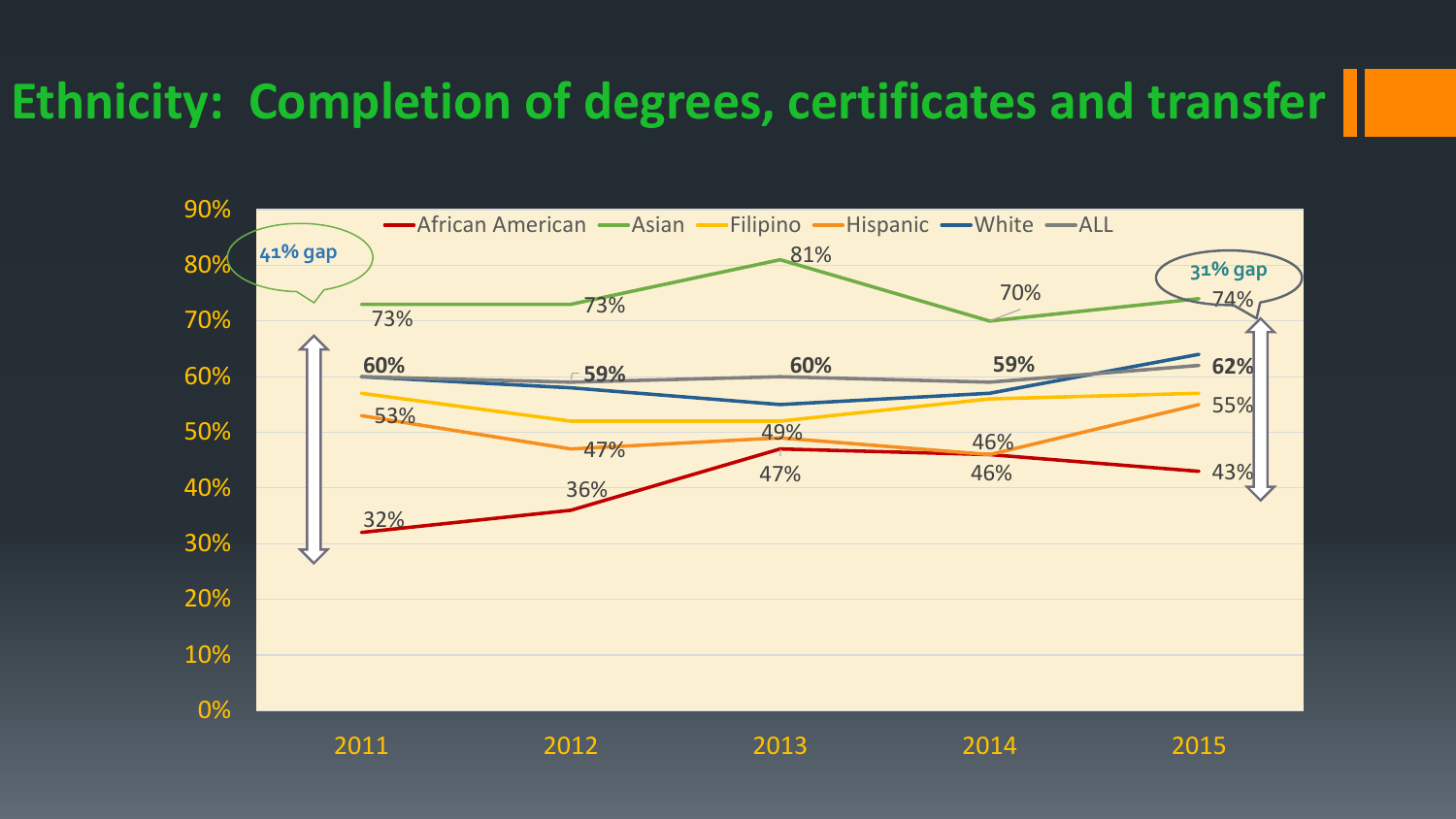#### **Ethnic Differences in Reaching Completion**

Average percentage completion has increased in the latest cohort

- **From 60% in 2011 to 62% in 2015**
- Will the upward trend continue in the future?
- Average completion shows recovery after downturn from previous cohort
- Gap between low and high groups has decreased
- **Ethnic group completion** 
	- **Hispanics, whites and Asians show increases in most recent cohort**
	- African-Americans remain most disparate; but show increases in the most recent 3 cohorts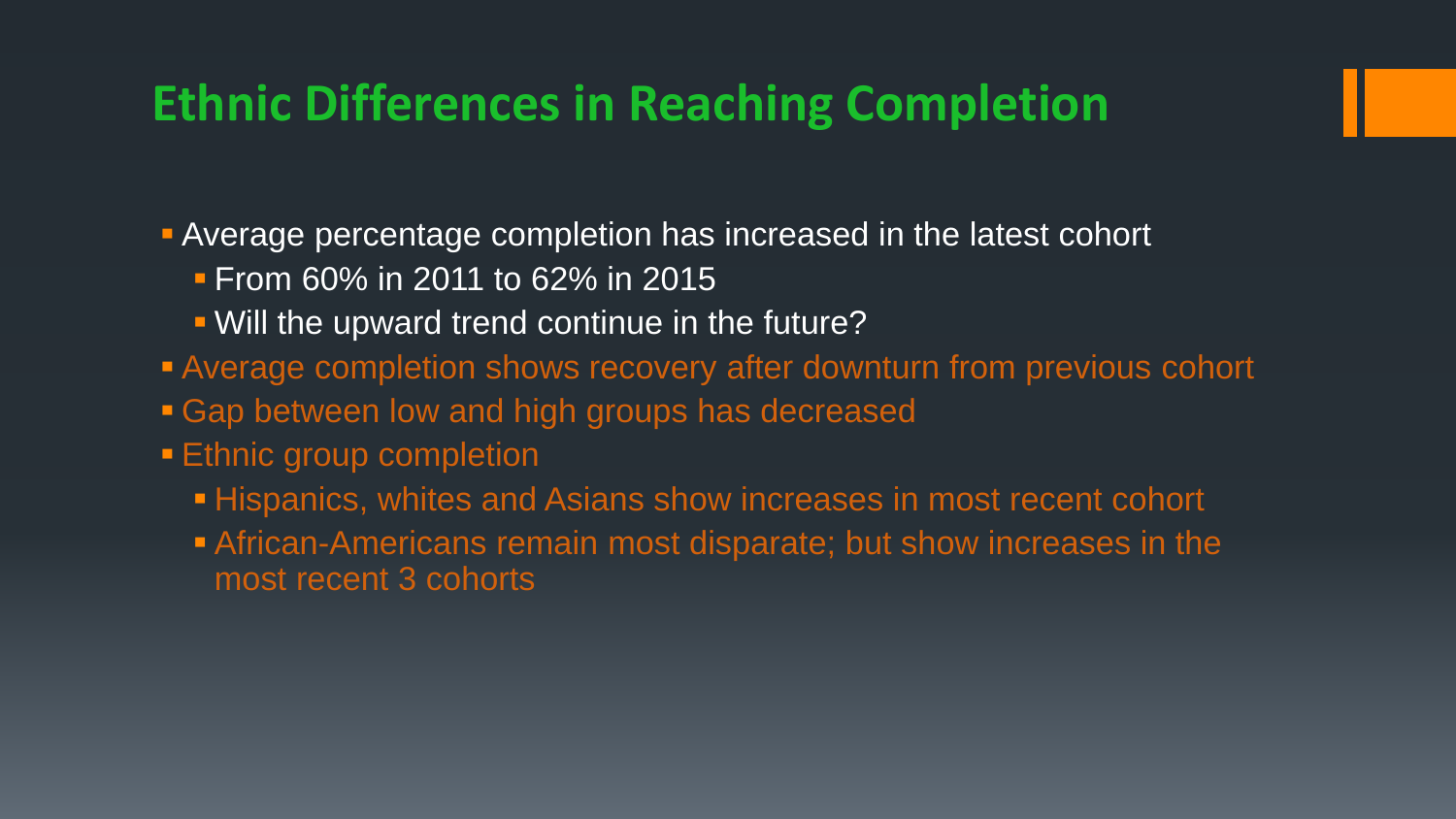#### **What can we conclude?**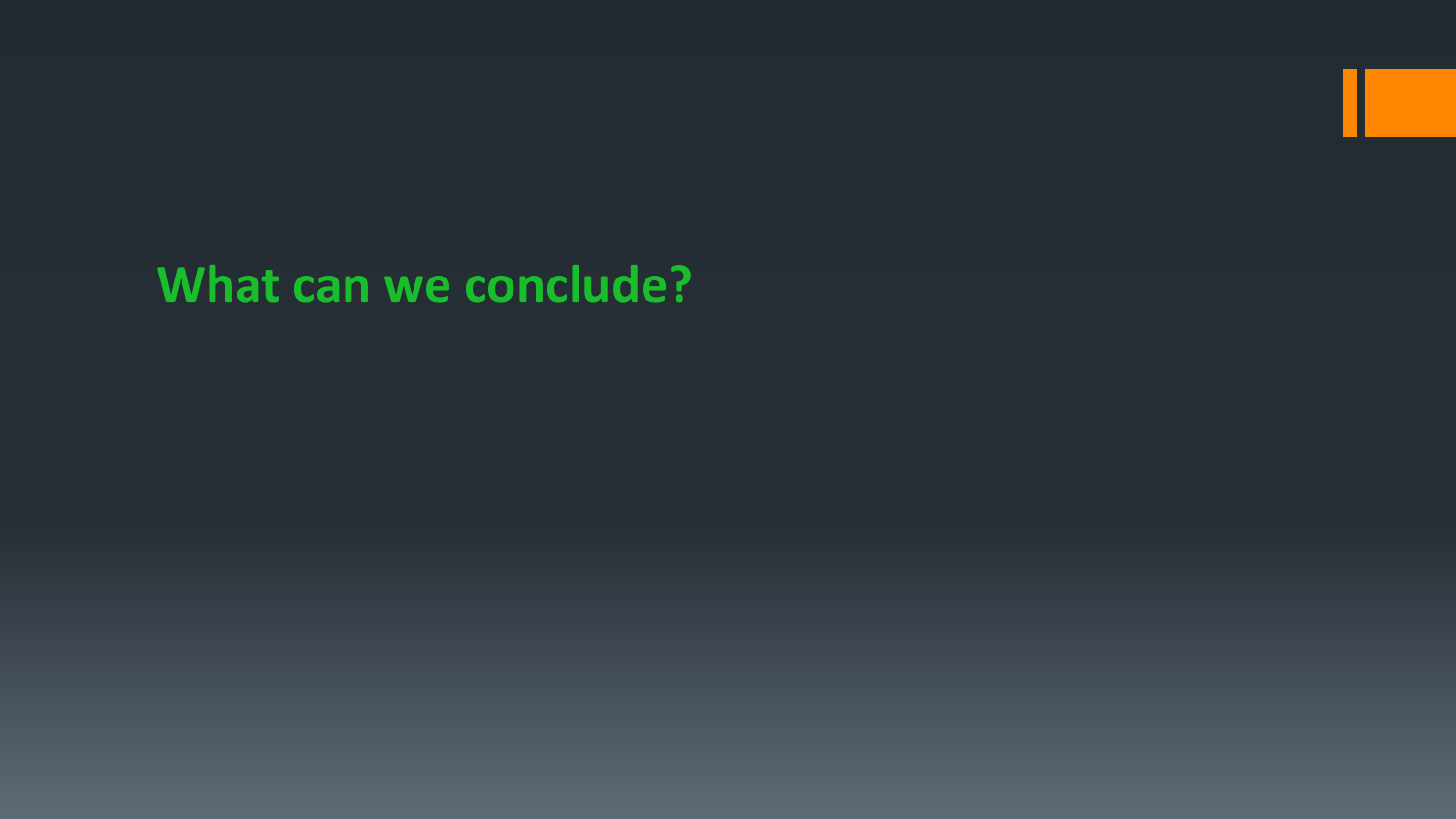| Recommended<br><b>implementation plan</b> | Phase 1:<br><b>Engagement and</b><br><b>High-Level</b><br>Planning |                                                                                                                                                                                                        |
|-------------------------------------------|--------------------------------------------------------------------|--------------------------------------------------------------------------------------------------------------------------------------------------------------------------------------------------------|
| and where we are at<br><b>DVC</b>         | groundwol                                                          | $2016 - 17$ :<br>Phase 2:Lay . California Guided Pathways Project<br>application process<br>18 Guided Pathways Roadshows with<br>approximately 300 attendees<br><b>Redesigning America's Community</b> |
|                                           | <b>Phase 3: Initial</b><br>Implementat                             |                                                                                                                                                                                                        |
|                                           | <b>Phase 4: Improved Scale</b>                                     | <b>Colleges Book Group</b><br><b>Guided Pathways Summit 3/17</b><br><b>Integration of Guided Pathways</b><br>$\bullet$<br>concepts into Educational Master                                             |
|                                           | Phase 5: Continuous mip                                            | Plan draft                                                                                                                                                                                             |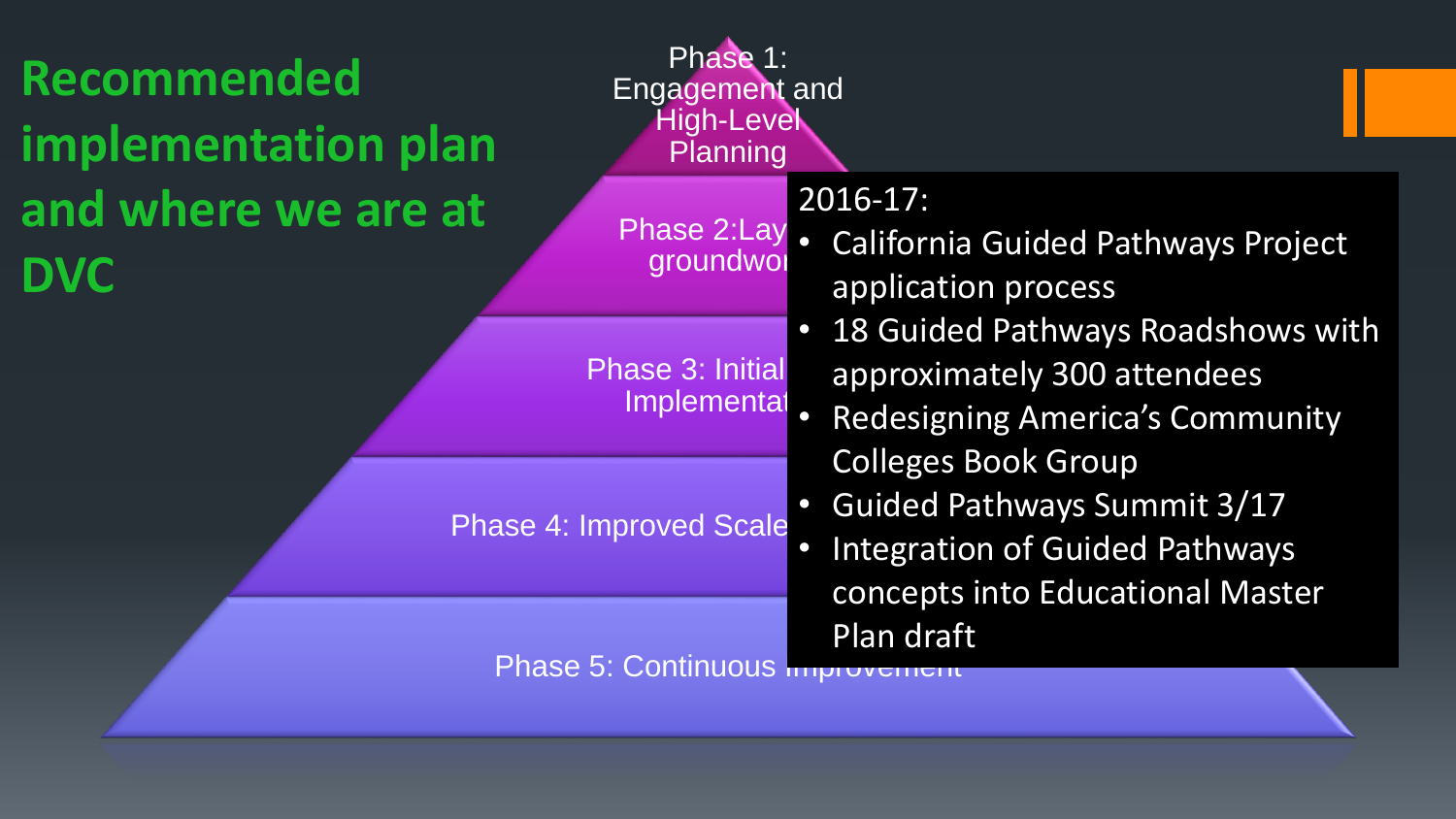#### **Phase 2: Laying the Groundwork**

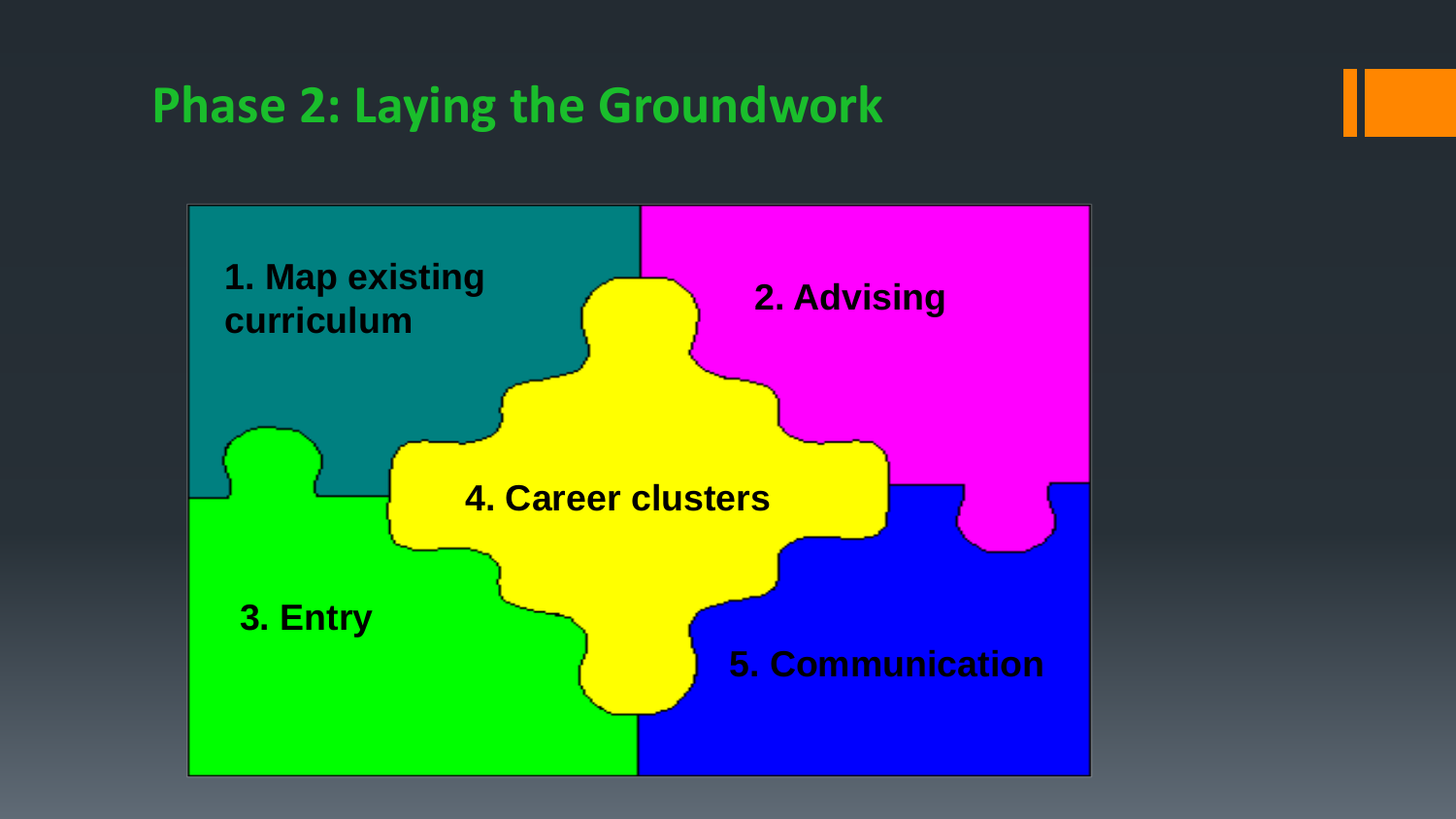#### **1. Mapping existing curriculum**



The goal of this piece is to create clear curricular pathways to employment and further education.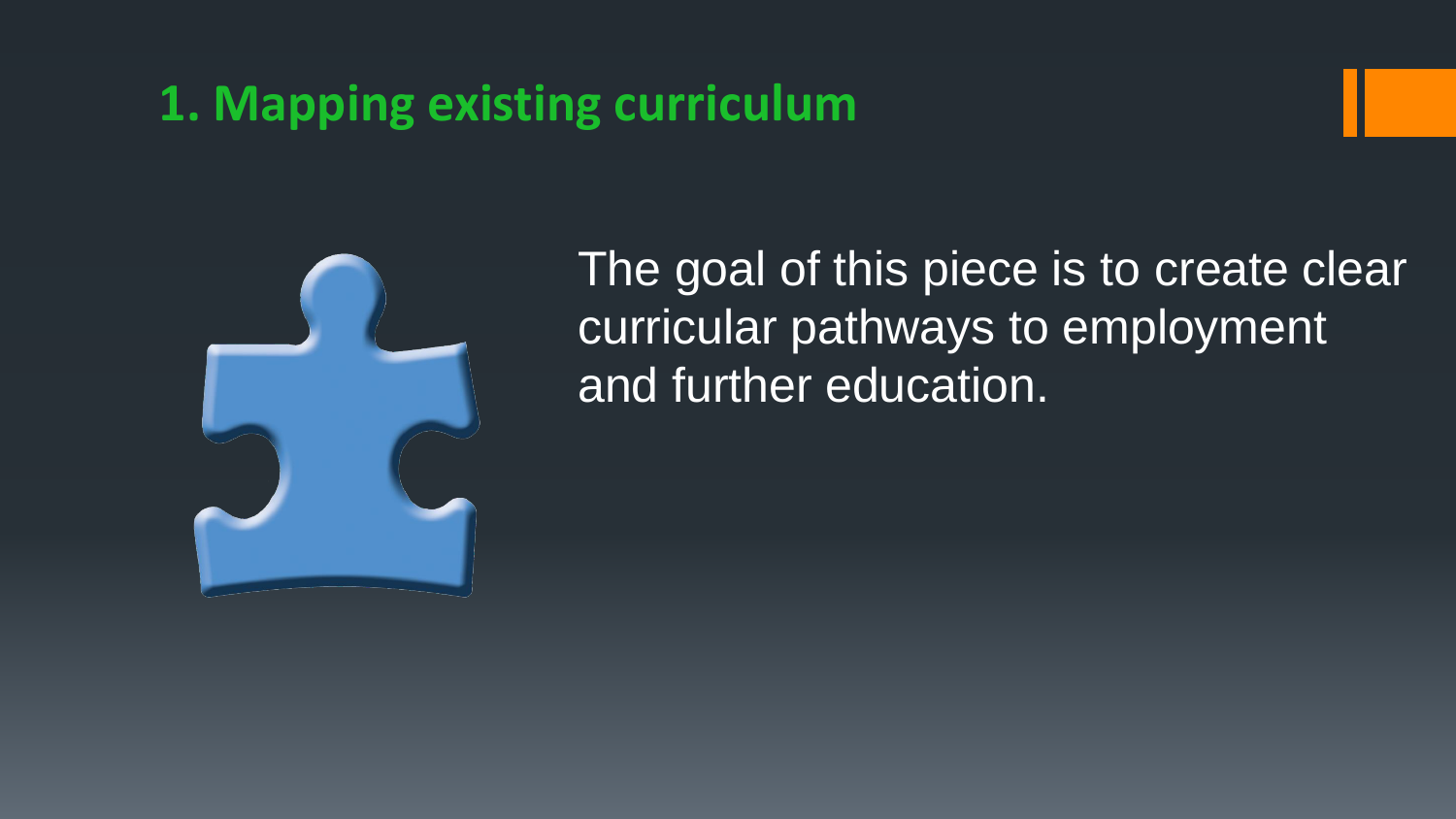"If students are to achieve meaningful learning outcomes for their programs of study, then they need to develop knowledge and skills systematically and cumulative over time. If students cobble together a set of disconnected courses to meet degree requirements, it is difficult to see how college programs could help students learn effectively and build skills across the curriculum" (AACC Insights 2017, page 36).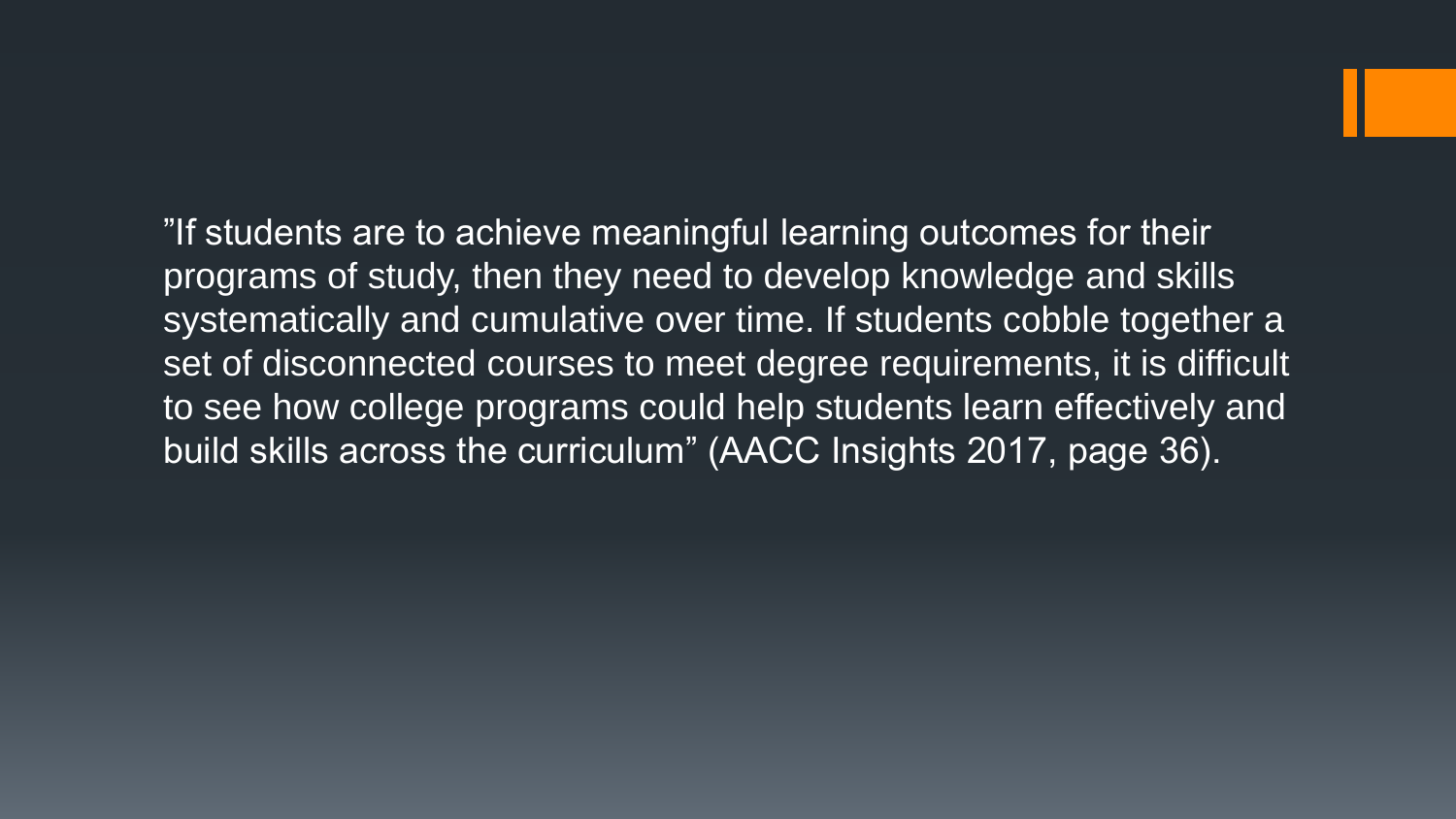#### **Summer Curriculum Mapping Workgroup Members**

Rosa Armendariz Mike Chisar Lupe Dannels Claudia Eckelmann Catherine Franco Heidi Goen-Salter Maria Dorado Beth Hauscarriague Kris Koblik Laurie Lema

Keith Mikolavich Cailin Mullins Beth McBrien Becky Opsata Bill Oye Arek Puzia Adam Perry Emily Stone Justin Wembes Rachel Westlake

# THANK YOU!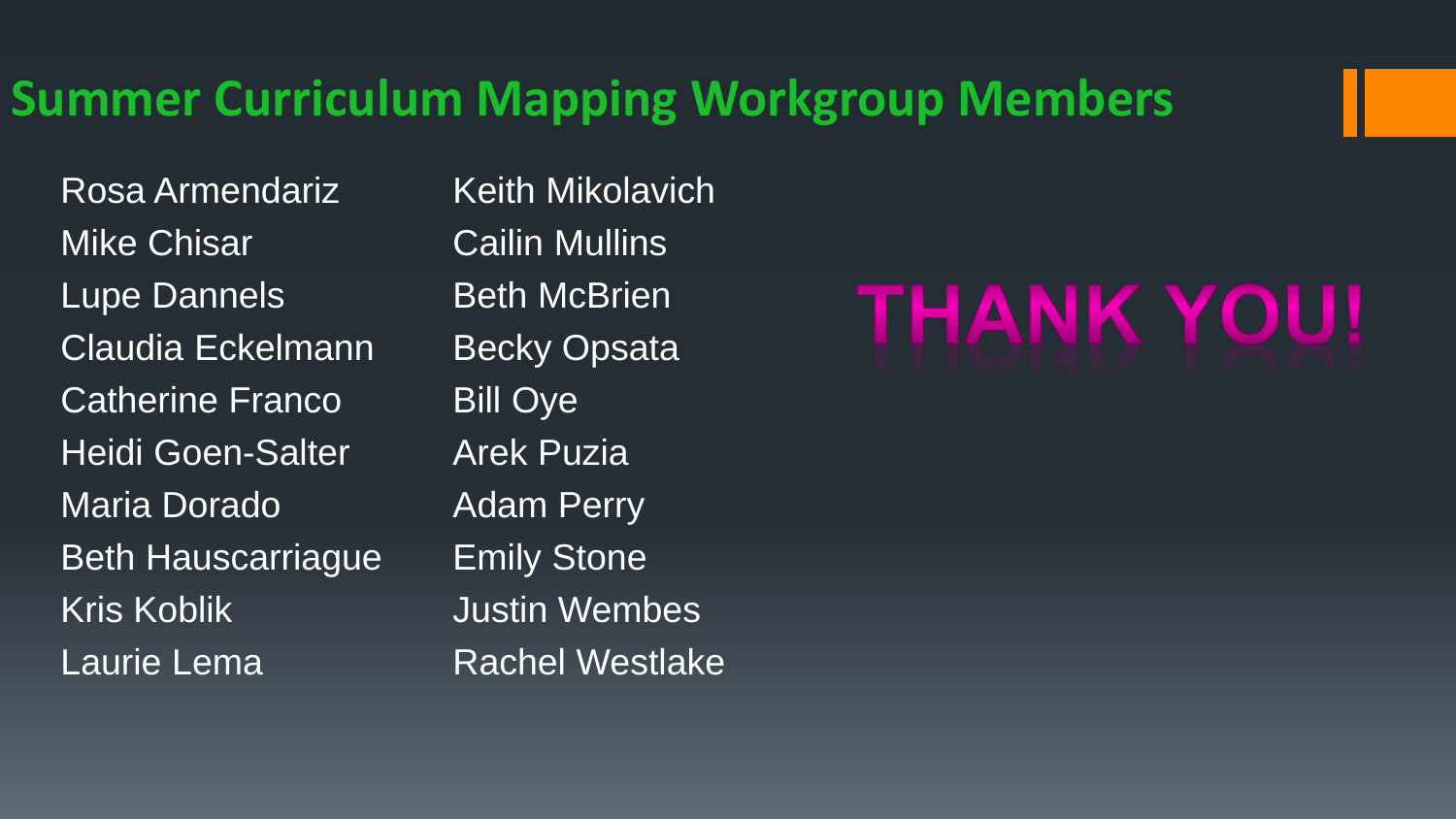**September 2017 Curriculum Mapping Events** All in the Diablo Room 9:00-11:30AM

September 8: AFA, Library, Social Science September 15: Biological Sciences, Physical Sciences/Engineering, Kinesiology September 29: Business, English, Math

October 20: GE "Speed-Dating" information session on courses that fulfill GE reqs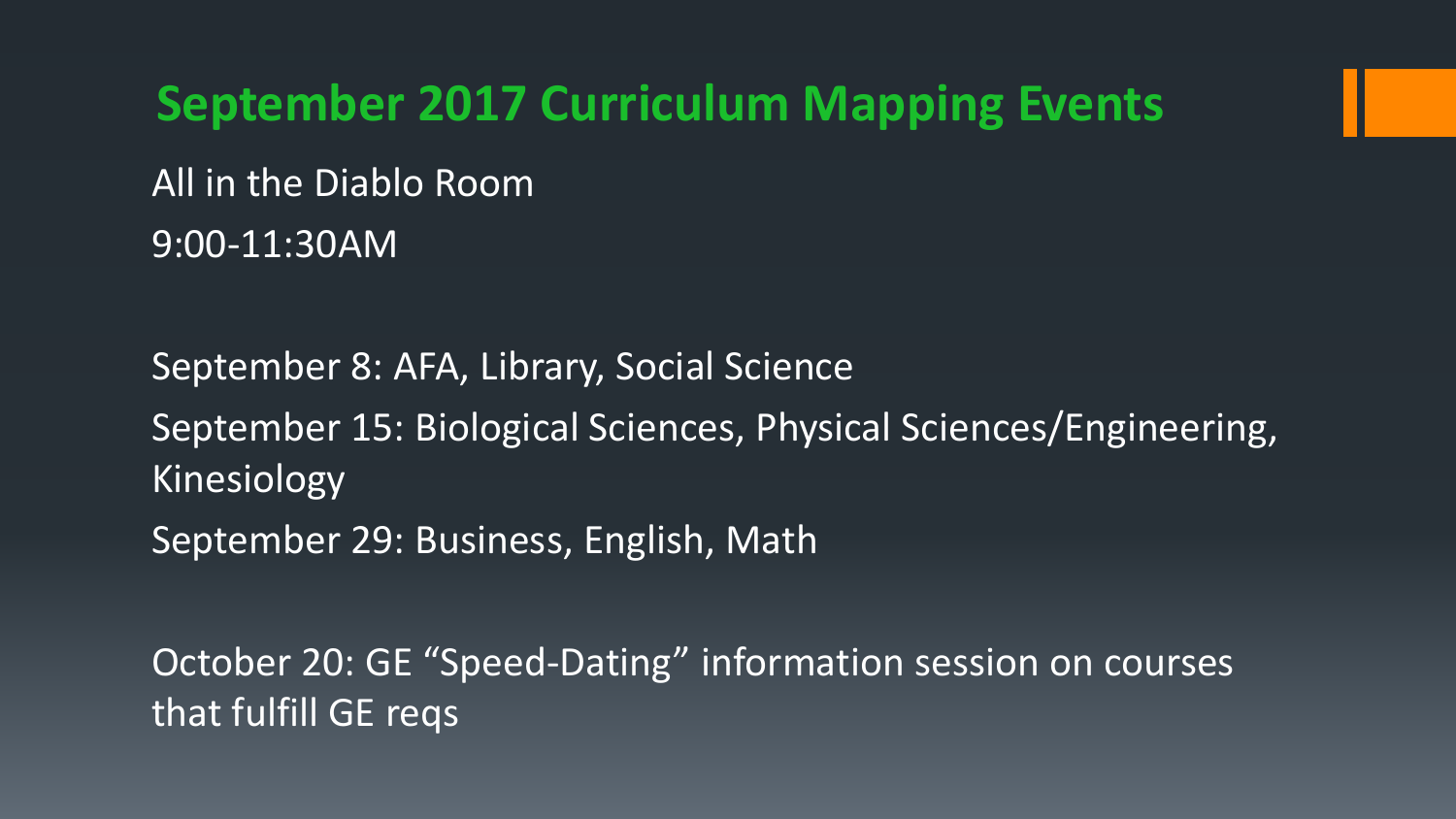#### **2. Advising and case management**



The goal of this piece is to help students choose and enter their pathway and stay on their path to **success**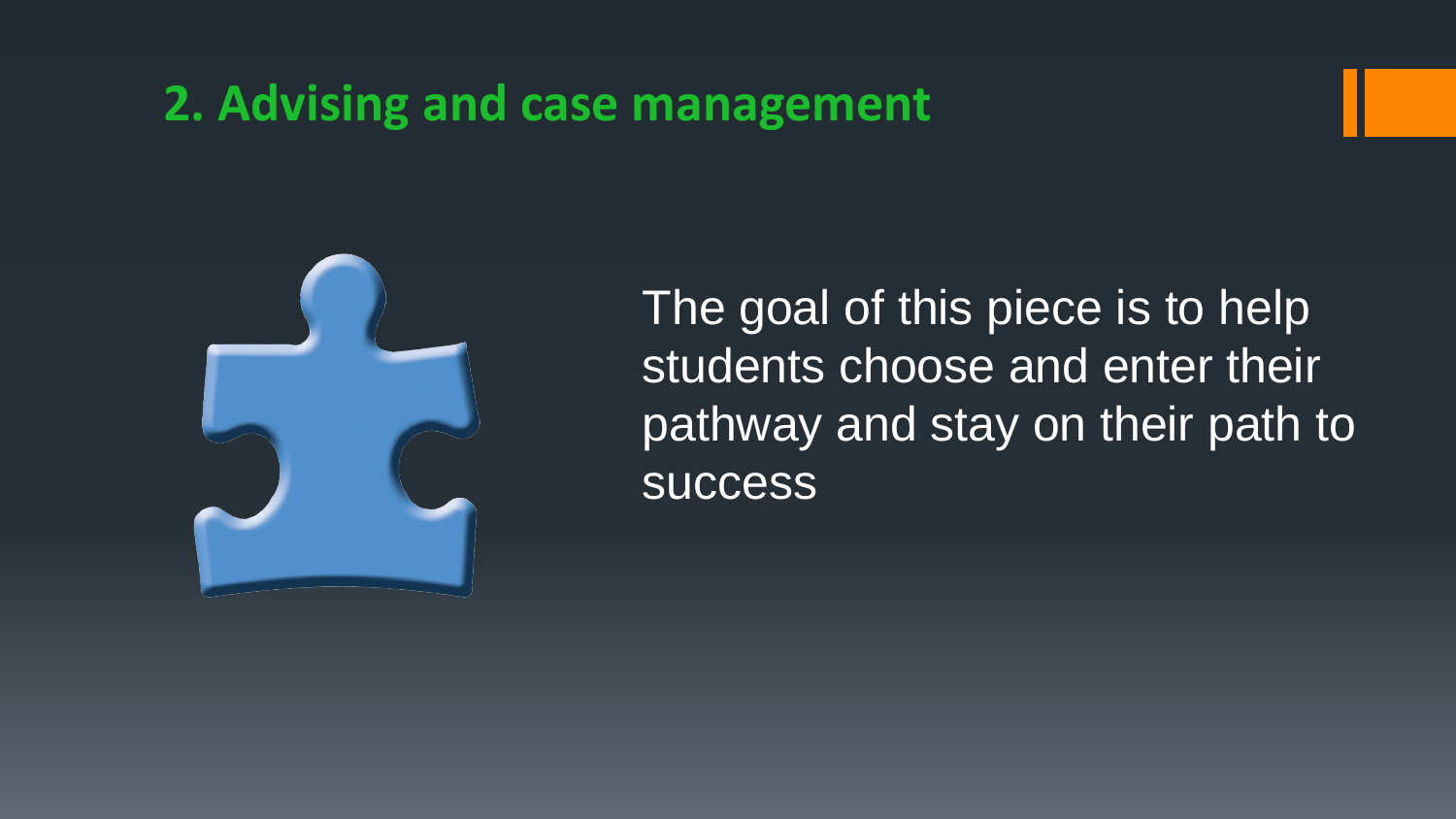#### **3. Entry**



The goal of this piece is to help students choose and enter their path or desired program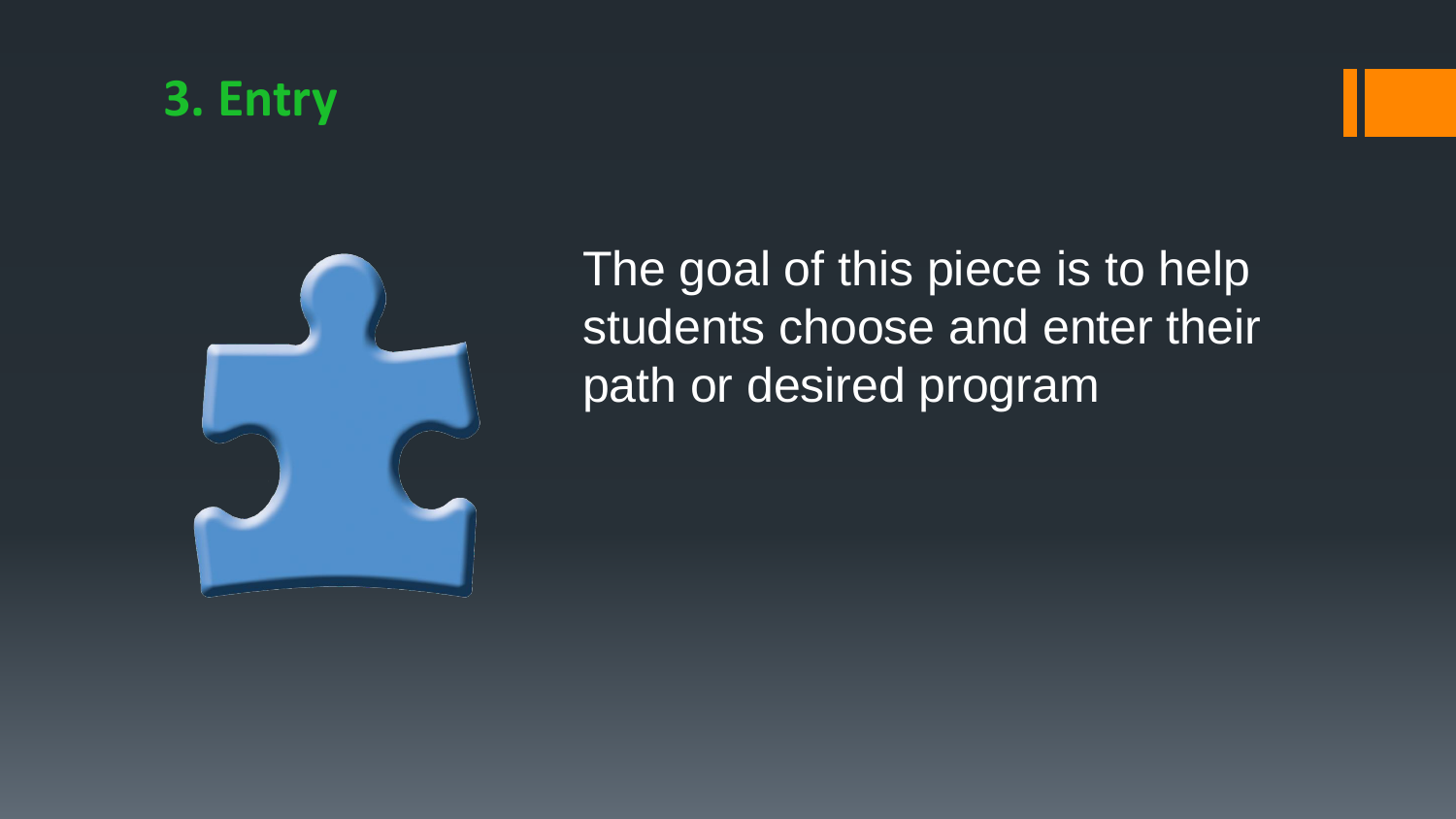#### **4. Career clusters**



The goals of this piece are to help students choose and enter their path, stay on their path, and to ensure that students are learning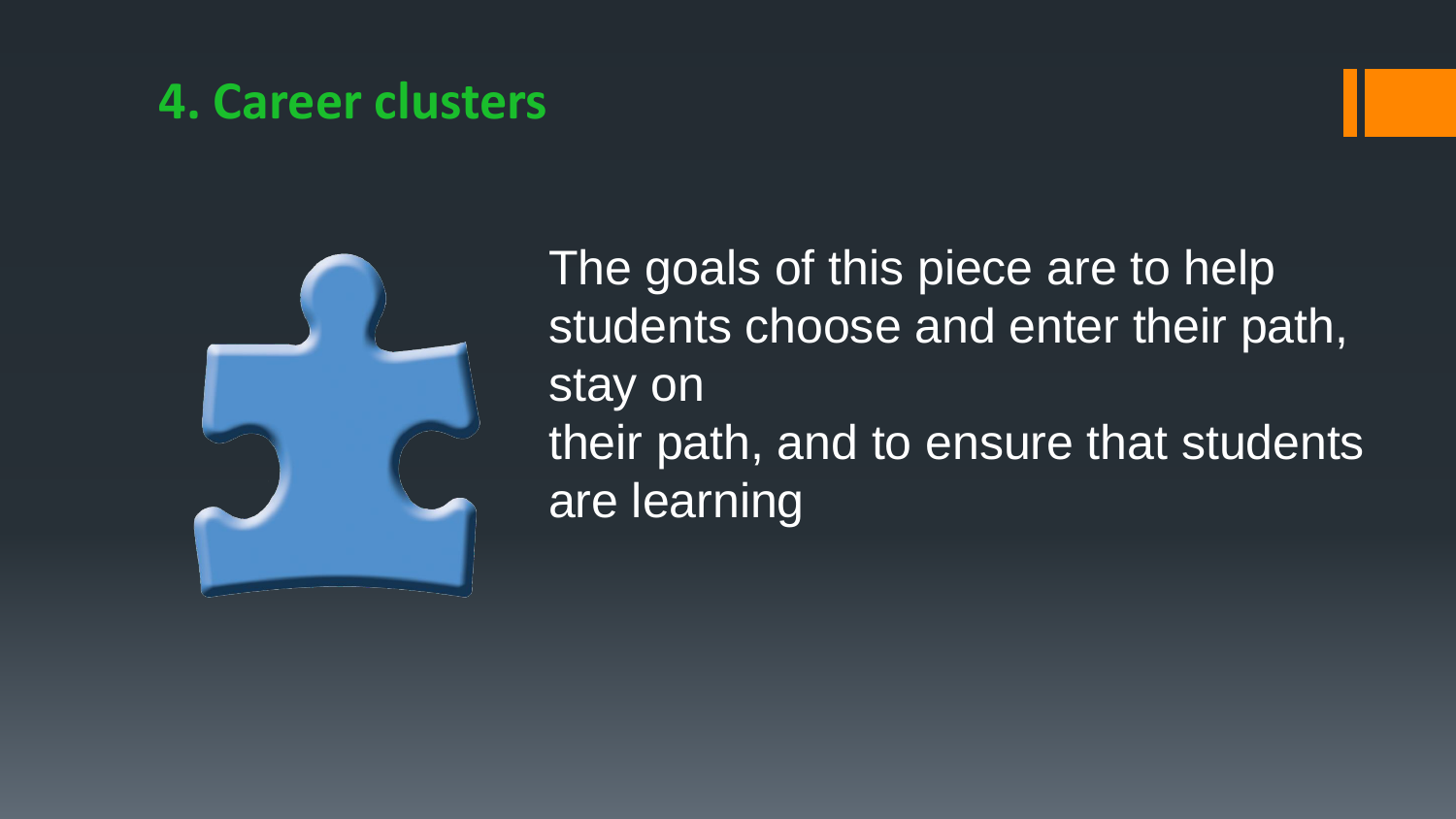#### **5. Communication**



The goals of this piece are to communicate with students in the best possible methods and to communicate internally with the college as we work on Guided Pathways.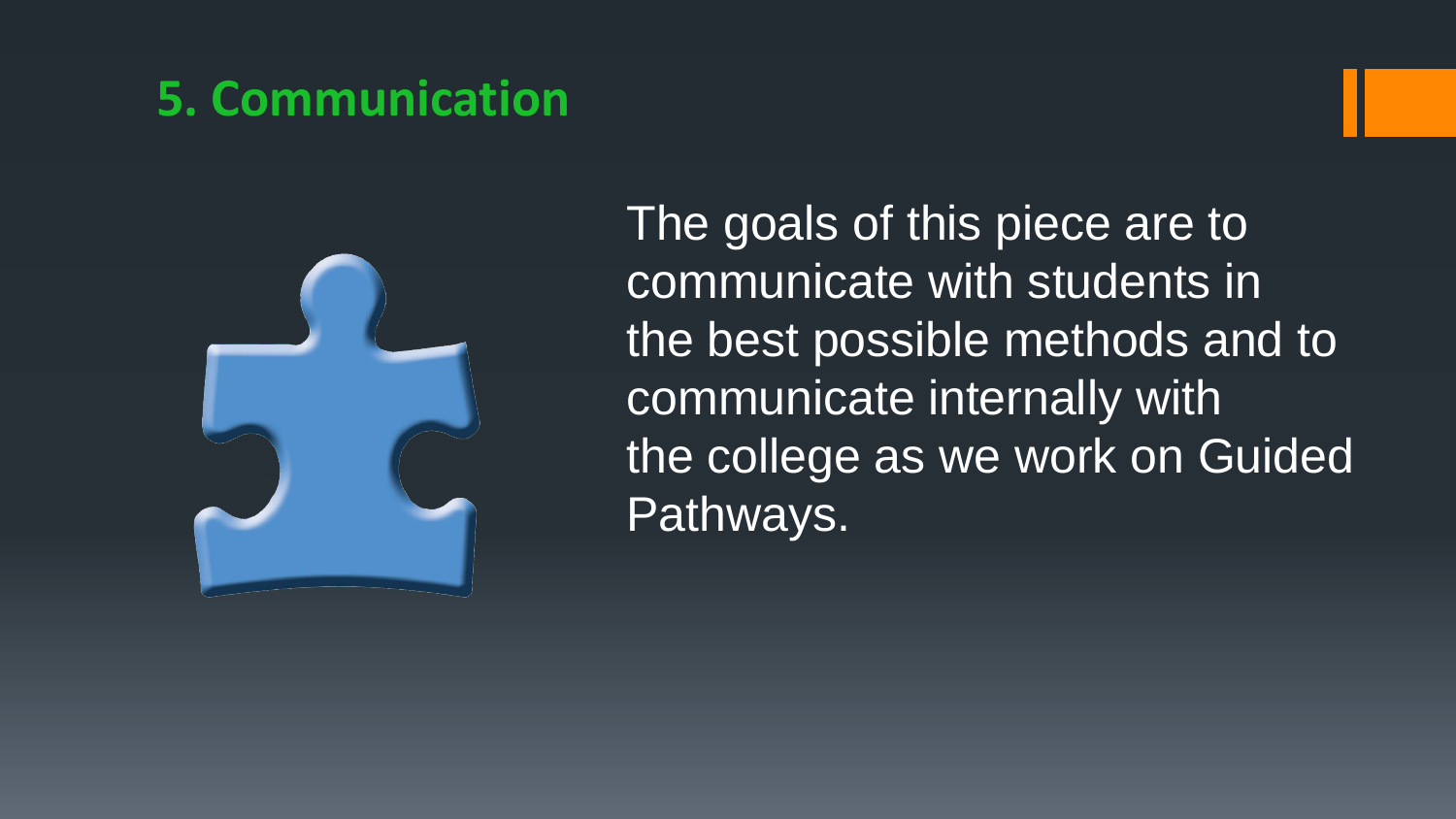#### **Piecing our puzzle together**

Activity Goals:

- **Share information and recognition about the work that DVC is currently doing that** contributes to these pieces of Guided Pathways
- I Identify the gaps in our current practices and institutional structures
- **Define the scope of needed work on puzzle pieces 2-5**
- $\blacksquare$  Plan methods to organize that work
- **Discuss needed resources** (such as reassigned time) to complete the work.

#### **Puzzle Pieces 2-5 are:**

- 2. Advising and case management
- 3. Entry
- 4. Career clusters
- 5. Communication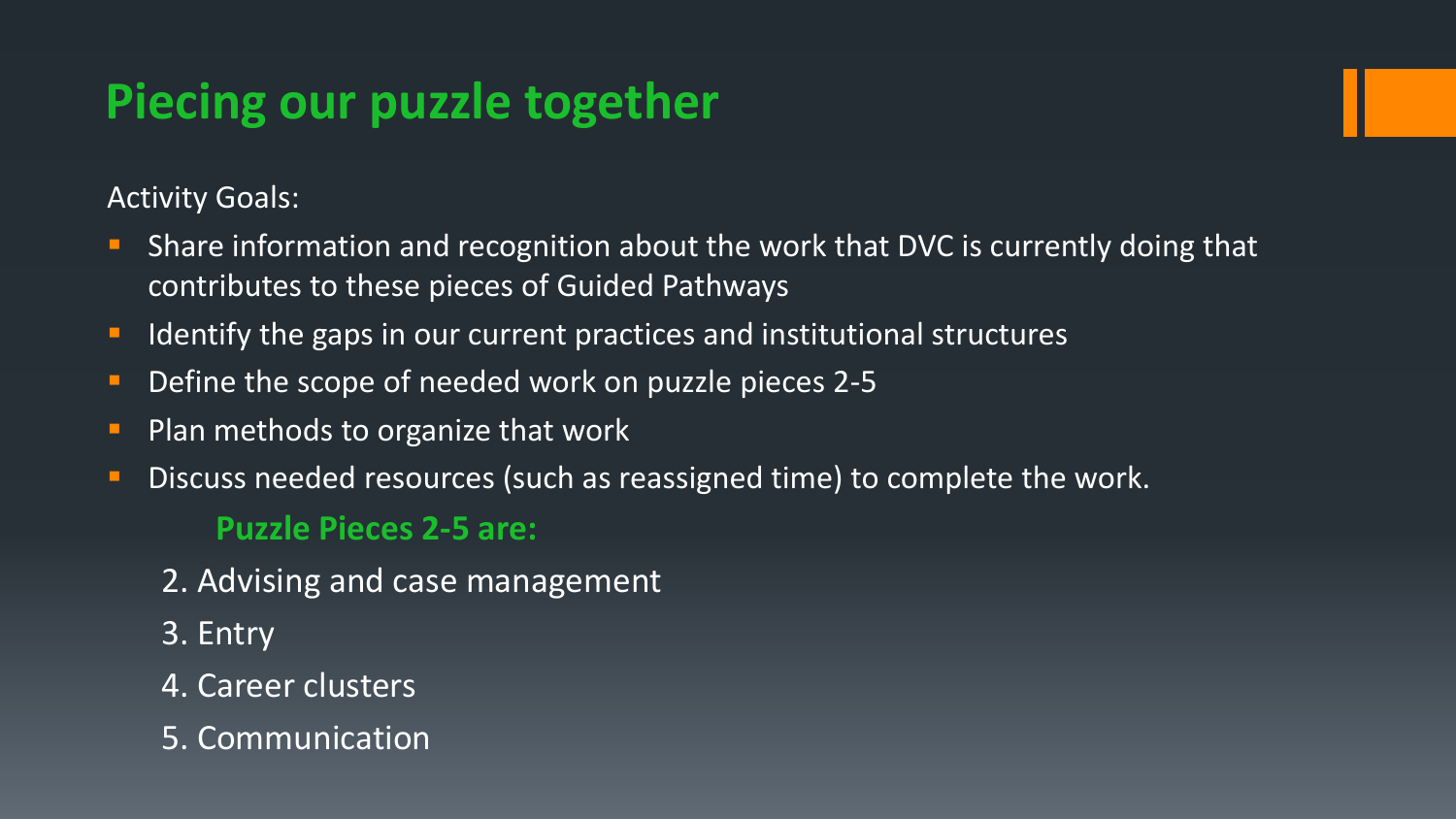### **Pick which of the pieces is most relevant to your work**

Move to that piece, bring your chair, and introduce yourself to everyone in your group.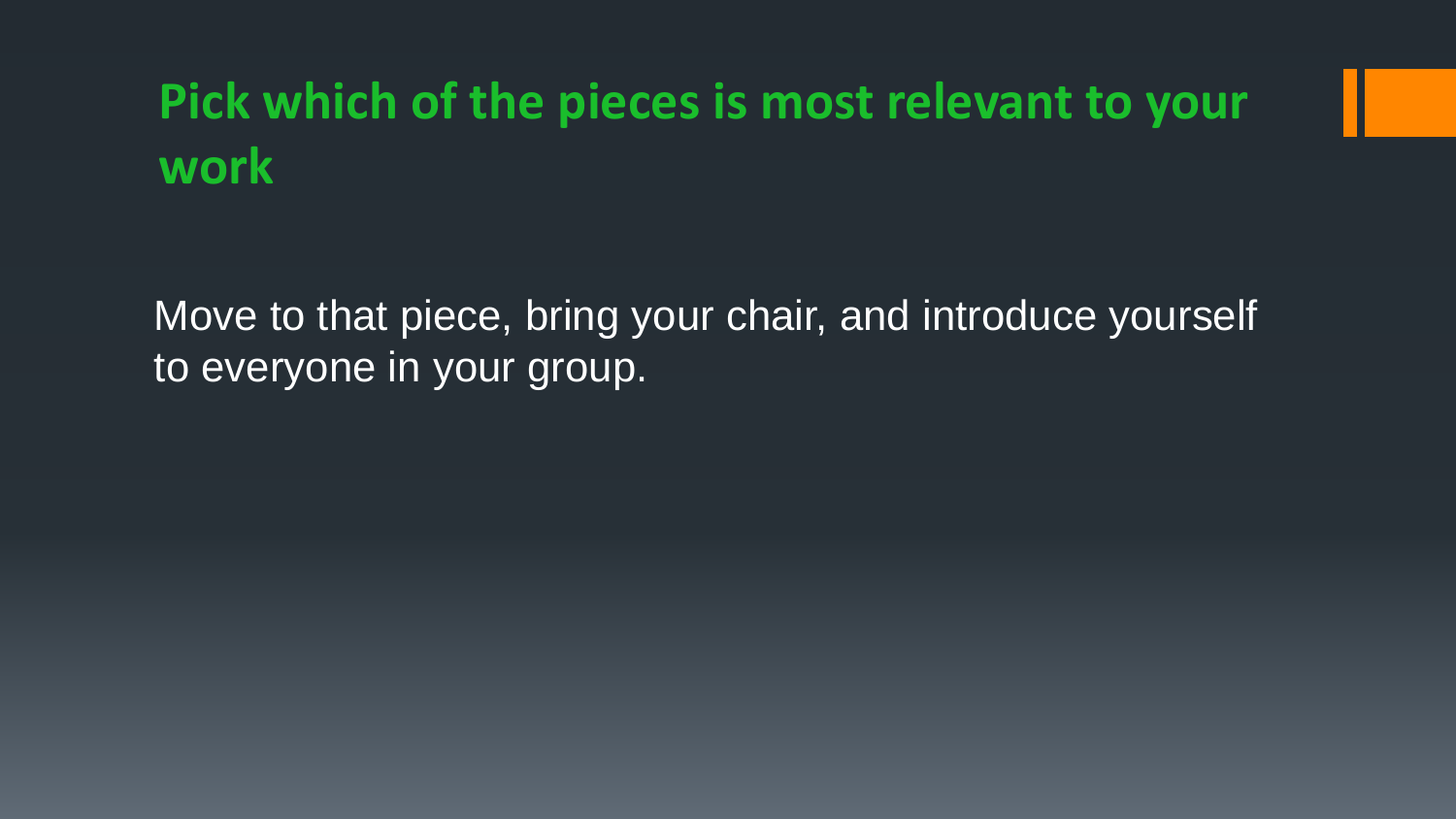#### **In your group:**

1. Read the post-its on the wall—these are from a brainstormed list of activities we are currently doing.

If there are items missing that we currently do, write them each on yellow post-its and add them to the wall.

If there are items on the wall not related to your puzzle piece, set them aside.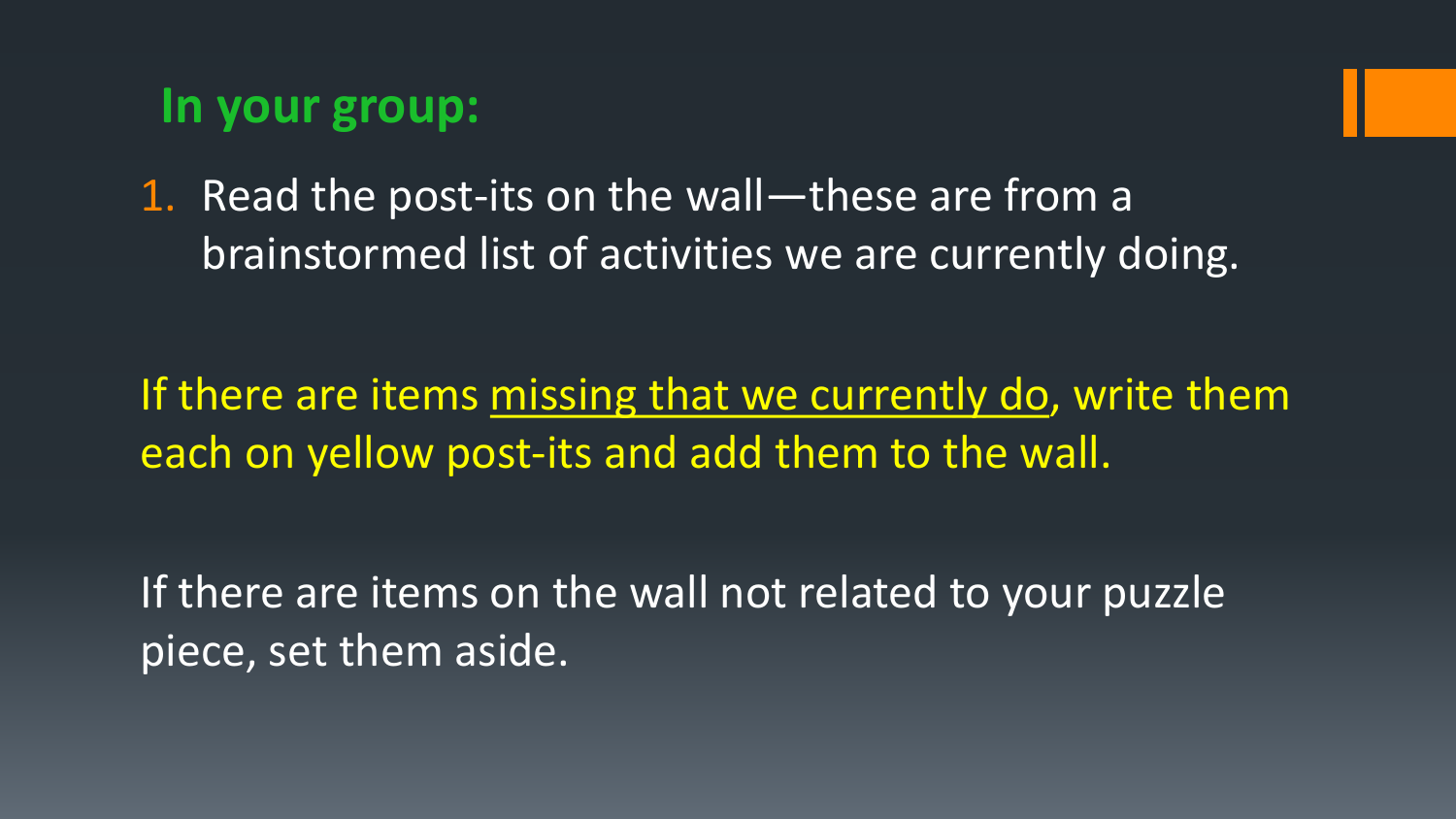#### **With the people in your group:**

2. Organize and re-arrange the post-its into sets of related items.

Give each category a label that describes it. Write the label on a smaller yellow post-it.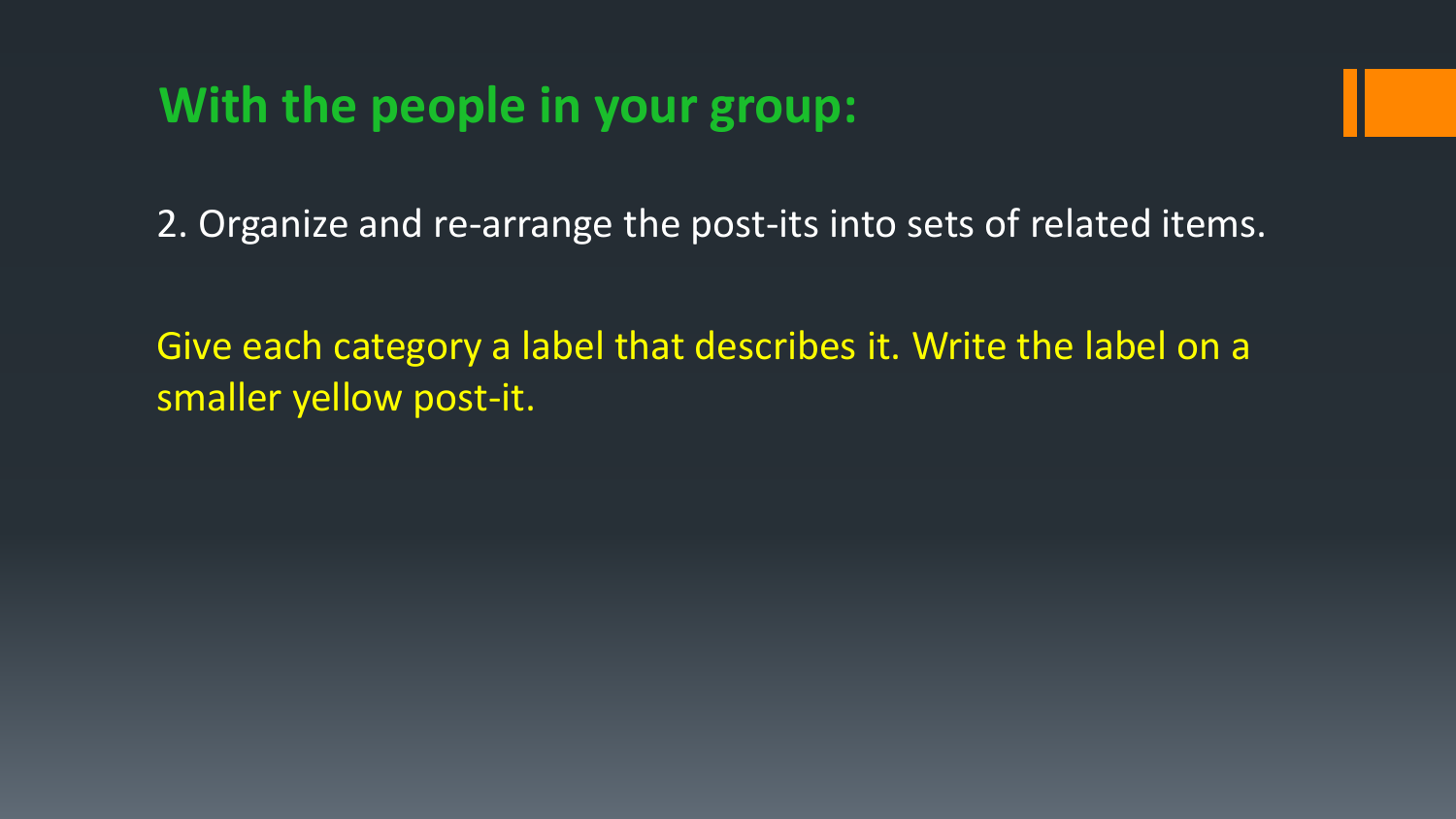#### **With the people in your group:**

3. Are there any glaring omissions that we should be doing?

Write them on a pink post-it note, post them in the relevant cluster of activities, and make a new category on a small yellow post-it called "things we should be doing"

4. Are there existing groups, committees, or offices that are working on the pieces now?

Write the group/committee/office/etc. name on an orange post-it and post near the activity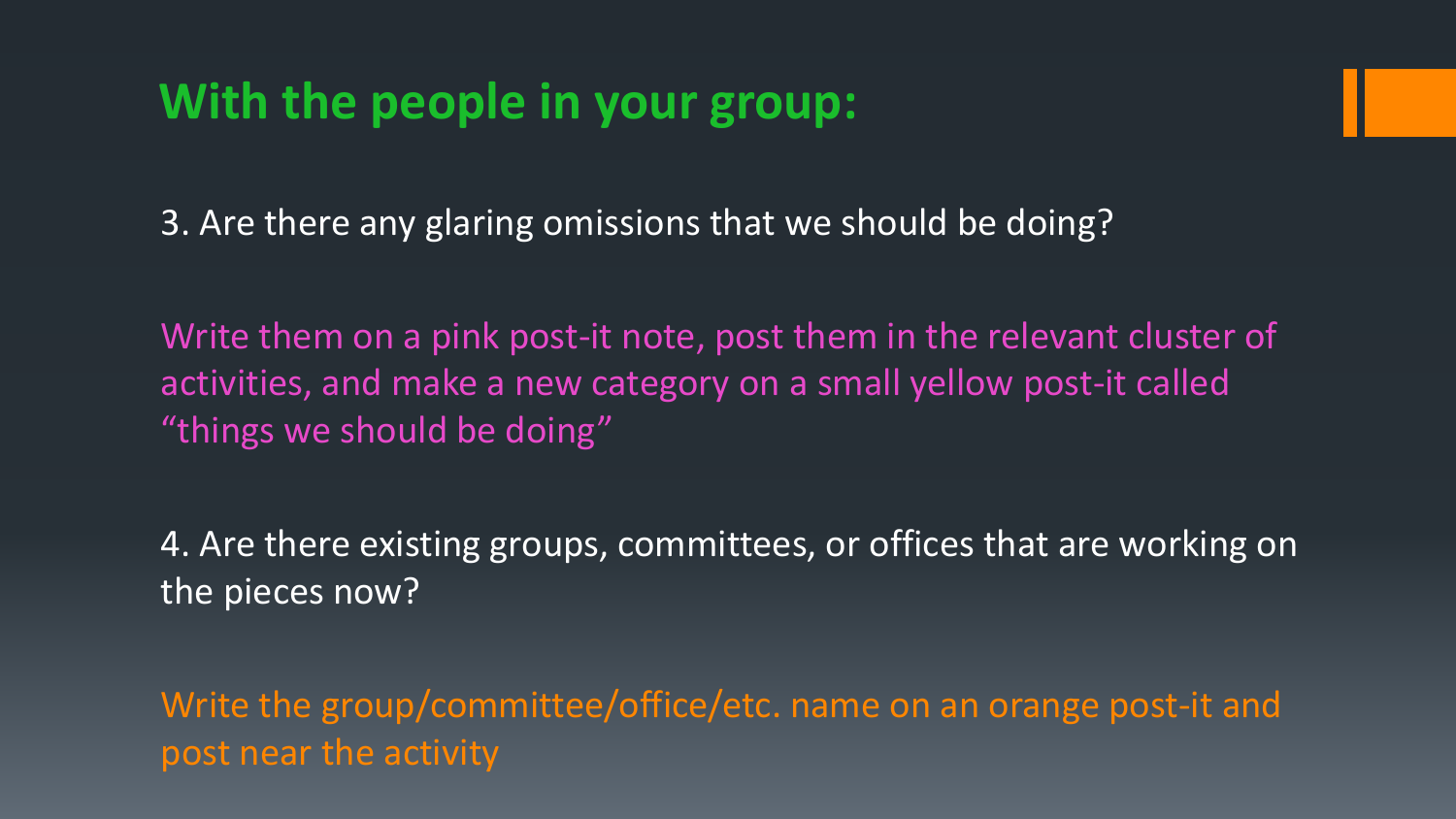## **Break out into sub-groups of 5-6 With the people in your sub-group: Record your answers on a flip chart to these questions**

5. Are there existing groups, committees, or offices that are clear candidates for coordinating each cluster of activities?

6. Is there a need for new workgroups to take on some of the work? What should they do?

7. Do you have suggestions on how to best organize this work going forward? For example, do you have any ideas for how best to coordinate amongst the existing and (if needed) new groups?

8. What resources will the groups need to be able to accomplish their goals?

Prepare to verbally report-out your findings to questions 5-8 after approximately 20 minutes.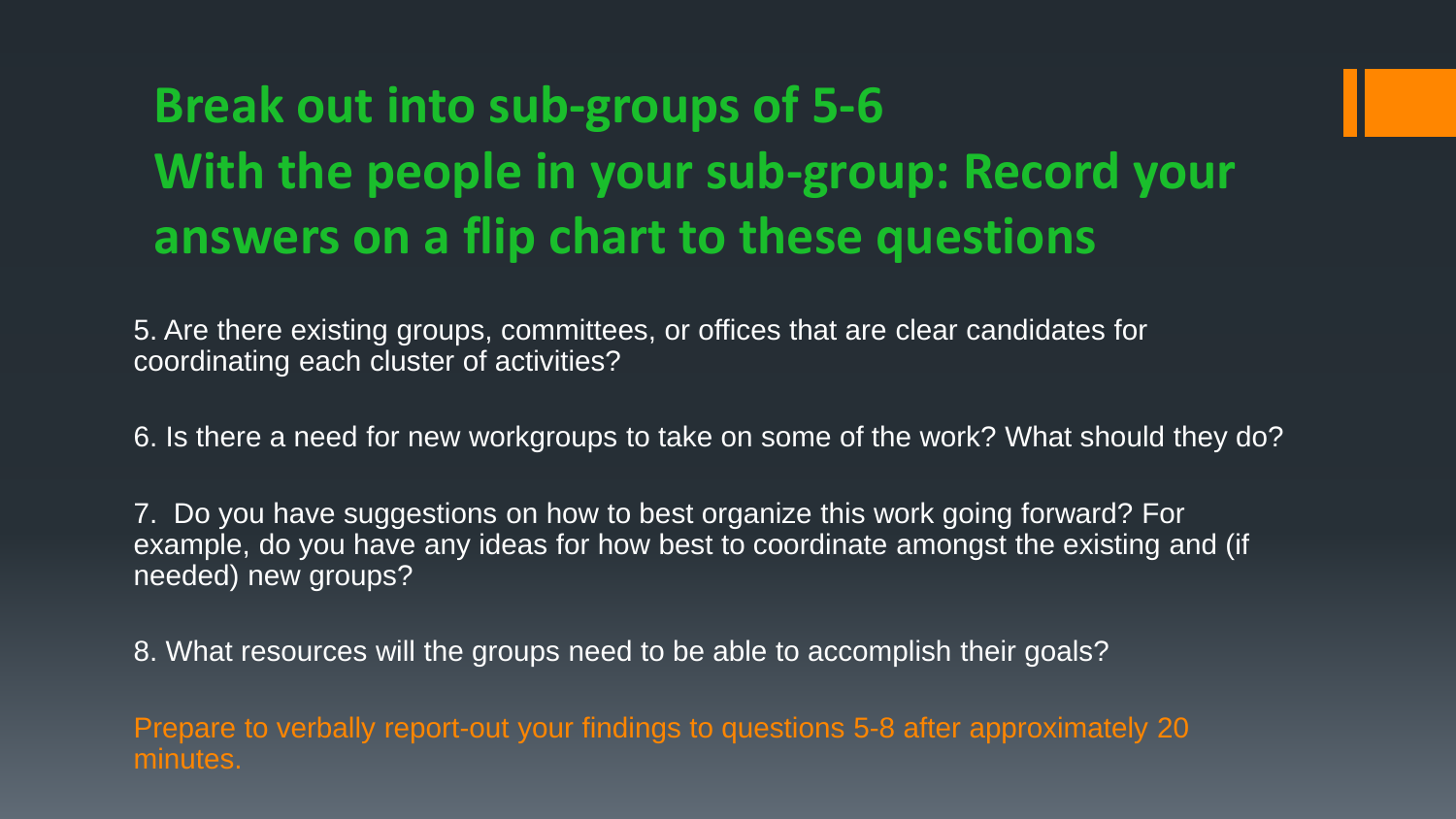# **With the people in your group: Record your answers on a flip chart to these questions**

9. What information discussed today should be brought back to existing groups and departments?

10. What do each of you plan to take back to the existing groups and departments that you are in? Are there ways the college could assist you in this process?

Prepare to verbally report-out your findings to questions 8-9 after approximately 10 minutes.